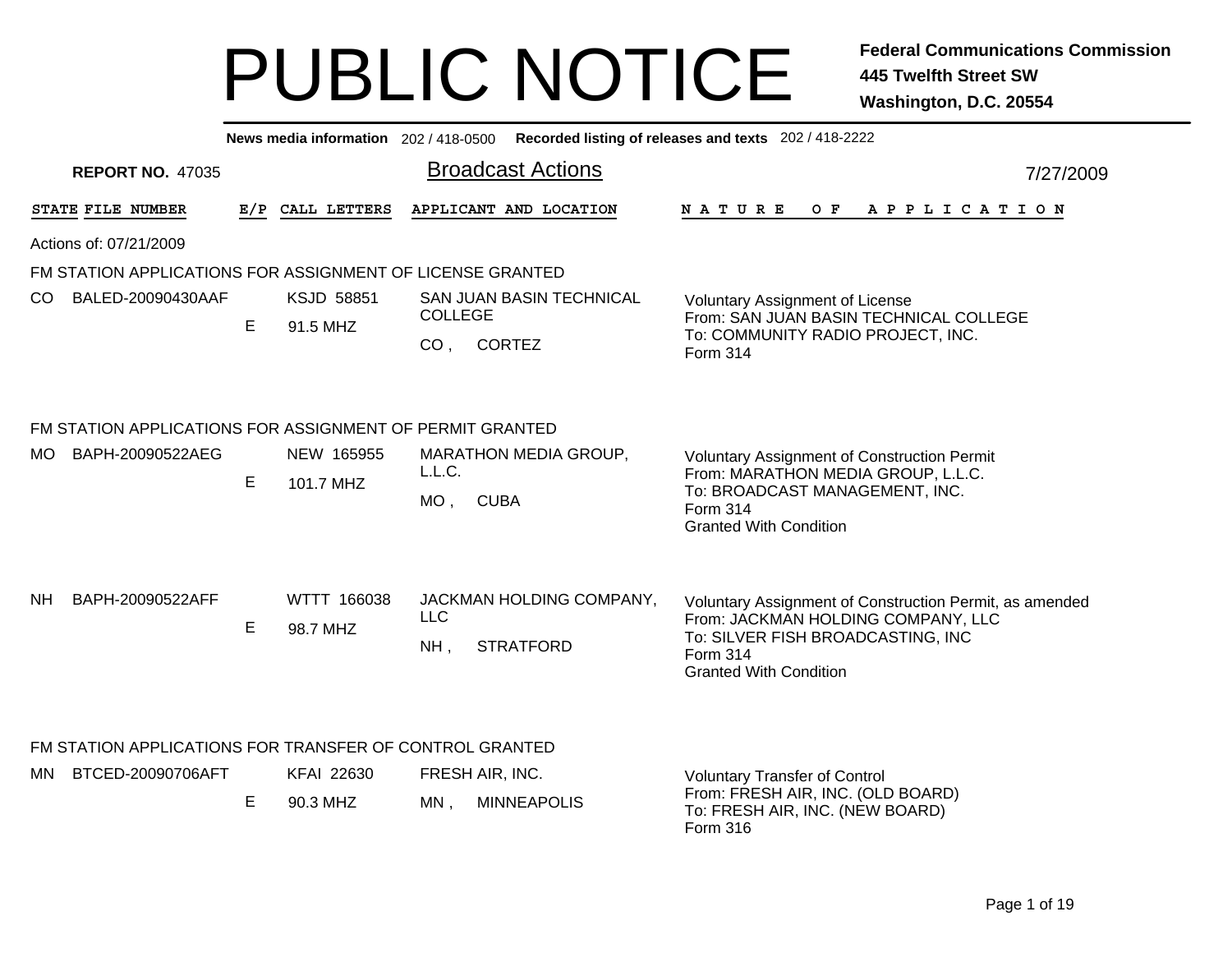Broadcast Actions 7/27/2009**News media information** 202 / 418-0500 **Recorded listing of releases and texts** 202 / 418-2222 **REPORT NO.** 47035STATE FILE NUMBER **FILE NUMBER E/P CALL LETTERS APPLICANT AND LOCATION N A T U R E O F A P P L I C A T I O N** Actions of: 07/21/2009FM TRANSLATOR APPLICATIONS FOR ASSIGNMENT OF LICENSE GRANTED, DOLORES COE 91.1 MHZVoluntary Assignment of License From: SAN JUAN BASIN TECHNICAL COLLEGETo: COMMUNITY RADIO PROJECT, INC. Form 314SAN JUAN BASIN AREAVOCATIONAL TECH.CO BALFT-20090430AAG K216DA 58853 , PLEASANT VIEW COE 91.1 MHZVoluntary Assignment of License From: SAN JUAN BASIN TECHNICAL COLLEGETo: COMMUNITY RADIO PROJECT, INC. Form 314SAN JUAN BASIN AREAVOCATIONAL TECH.CO BALFT-20090430AAH K216DB 58854 102.9 MHZ , PITTSBURG EKS. Voluntary Assignment of License From: HORIZON CHRISTIAN FELLOWSHIPTo: ZIMMER RADIO, INC. Form 345HORIZON CHRISTIANFELLOWSHIPK275BD149164KS BALFT-20090604AAT , RAPID CITY E 107.9 MHZSD. Voluntary Assignment of License From: BETHESDA CHRISTIAN BROADCASTINGTo: AASEN PUBLISHING, INC. Form 345K300AX 141264 BETHESDA CHRISTIAN BROADCASTINGSDBALFT-20090608ABH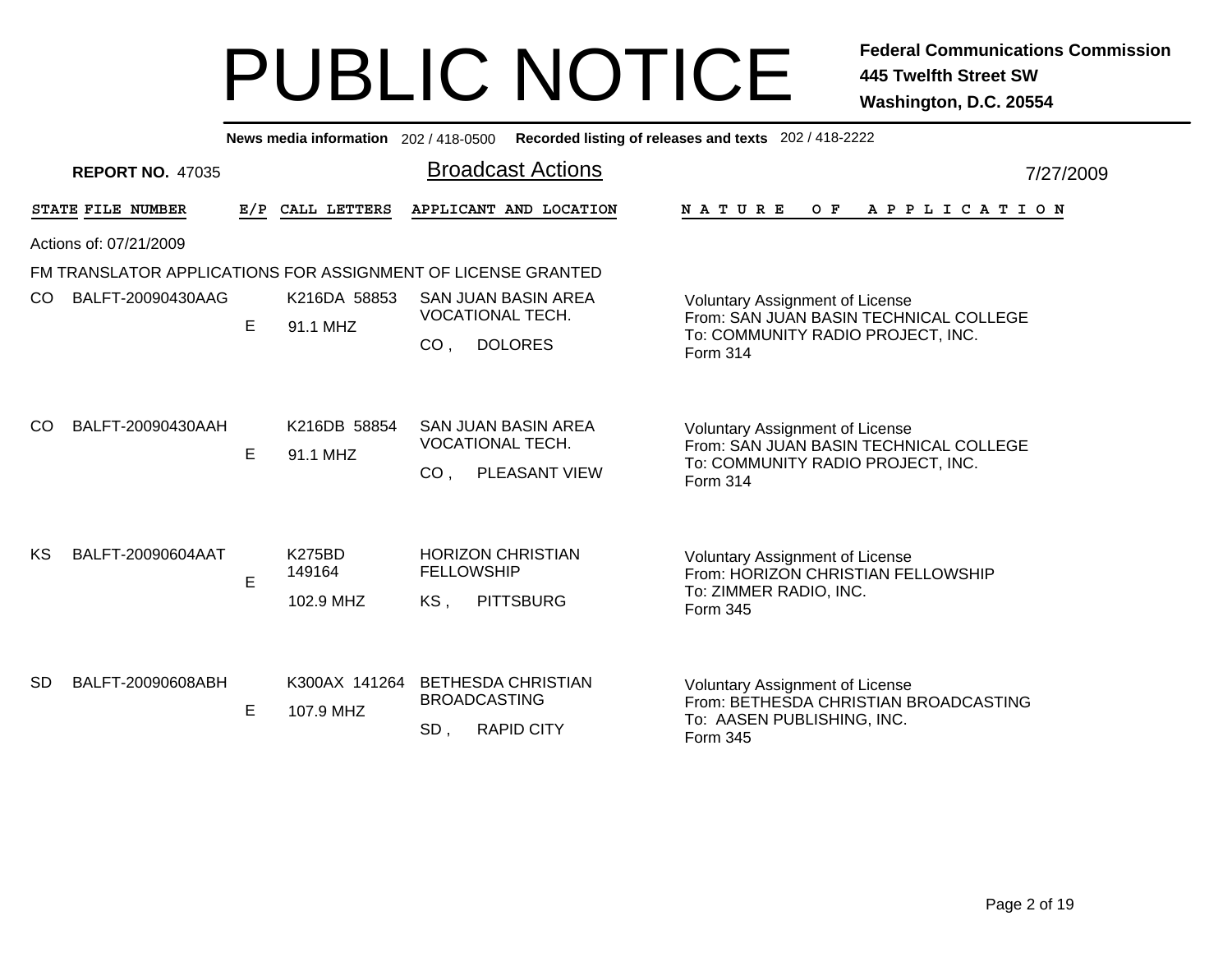|                                                   |   | News media information 202/418-0500 |                                                                                                                                                  | Recorded listing of releases and texts 202 / 418-2222                            |
|---------------------------------------------------|---|-------------------------------------|--------------------------------------------------------------------------------------------------------------------------------------------------|----------------------------------------------------------------------------------|
| <b>REPORT NO. 47035</b>                           |   |                                     | <b>Broadcast Actions</b>                                                                                                                         | 7/27/2009                                                                        |
| STATE FILE NUMBER                                 |   | E/P CALL LETTERS                    | APPLICANT AND LOCATION                                                                                                                           | N A T U R E<br>O F<br>A P P L I C A T I O N                                      |
| Actions of: 07/21/2009                            |   |                                     |                                                                                                                                                  |                                                                                  |
|                                                   |   |                                     | FM TRANSLATOR APPLICATIONS FOR TRANSFER OF CONTROL GRANTED                                                                                       |                                                                                  |
| BTCFT-20090706AFU<br>MN.                          |   | K294AM 22631                        | FRESH AIR, INCORPORATED                                                                                                                          | <b>Voluntary Transfer of Control</b>                                             |
|                                                   | Е | 106.7 MHZ                           | <b>WEST ST. PAUL</b><br>$MN$ ,                                                                                                                   | From: FRESH AIR, INC. (OLD BOARD)<br>To: FRESH AIR, INC. (NEW BOARD)<br>Form 316 |
| Actions of: 07/22/2009<br>BNPL-20070430CGP<br>TX. | P | NEW 171191<br>97.1 MHZ              | LOW POWER FM APPLICATIONS FOR ORIGINAL CONSTRUCTION PERMIT DISMISSED<br><b>CHALK HILL EDUCATIONAL</b><br>MEDIA, INC.<br><b>KILGORE</b><br>$TX$ , | Low Power FM CP New Station.                                                     |
|                                                   |   |                                     | FM STATION APPLICATIONS FOR MINOR CHANGE TO A LICENSED FACILITY DISMISSED                                                                        |                                                                                  |
| BPH-20050721ADU<br>OR.                            |   | <b>KLTW-FM</b>                      | <b>HORIZON BROADCASTING</b>                                                                                                                      |                                                                                  |
|                                                   | E | 27168                               | <b>GROUP LLC</b>                                                                                                                                 | Minor change in licensed facilities.                                             |
|                                                   |   | 95.7 MHZ                            | PRINEVILLE<br>OR,                                                                                                                                |                                                                                  |
|                                                   |   |                                     | FM TRANSLATOR APPLICATIONS FOR MINOR CHANGE TO A LICENSED FACILITY DISMISSED                                                                     |                                                                                  |
| BPFT-20090504AAP<br>CA.                           |   | K251AH 83340                        | THE ASSOCIATION FOR                                                                                                                              | Minor change in licensed facilities, callsign K251AH.                            |
|                                                   | Е |                                     | COMMUNITY EDUCATION, INC.                                                                                                                        |                                                                                  |
|                                                   |   | 98.1 MHZ                            | <b>GRAND TERRACE</b><br>$CA$ ,                                                                                                                   |                                                                                  |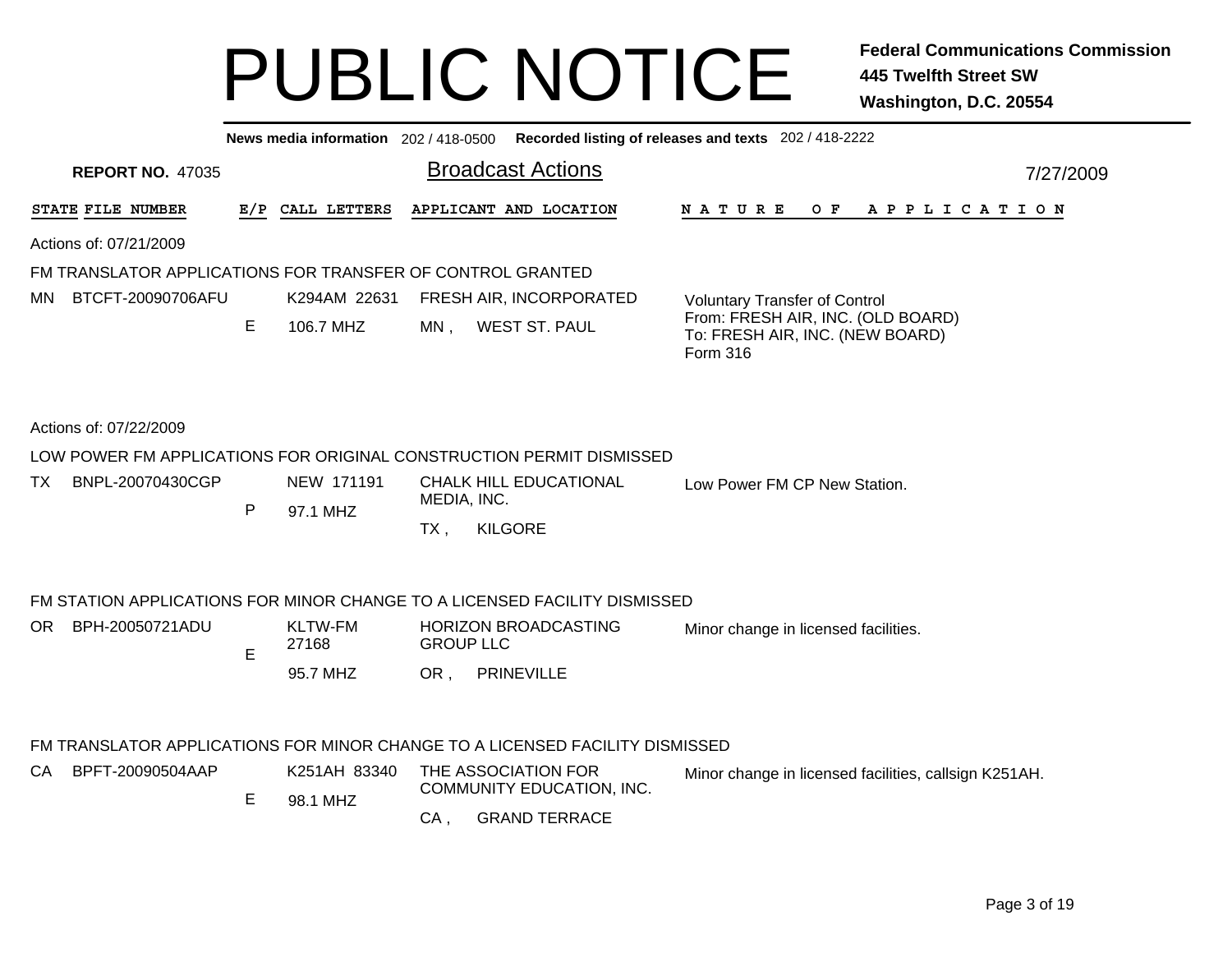|                       |                                                         |                    | News media information 202 / 418-0500 |                                              |                                                                                 | Recorded listing of releases and texts 202 / 418-2222                  |  |  |  |
|-----------------------|---------------------------------------------------------|--------------------|---------------------------------------|----------------------------------------------|---------------------------------------------------------------------------------|------------------------------------------------------------------------|--|--|--|
|                       | <b>REPORT NO. 47035</b>                                 |                    |                                       |                                              | <b>Broadcast Actions</b>                                                        | 7/27/2009                                                              |  |  |  |
|                       | STATE FILE NUMBER                                       | E/P                | CALL LETTERS                          |                                              | APPLICANT AND LOCATION                                                          | N A T U R E<br>O F<br>A P P L I C A T I O N                            |  |  |  |
|                       | Actions of: 07/22/2009                                  |                    |                                       |                                              |                                                                                 |                                                                        |  |  |  |
|                       | AM STATION APPLICATIONS FOR LICENSE TO COVER GRANTED    |                    |                                       |                                              |                                                                                 |                                                                        |  |  |  |
| BL-20090416AZZ<br>NM. |                                                         | <b>KWES 160917</b> |                                       | <b>WALTON STATIONS - NEW</b><br>MEXICO, INC. | License to cover.                                                               |                                                                        |  |  |  |
|                       |                                                         | P                  | 1450 KHZ                              | $NM$ ,                                       | <b>RUIDOSO</b>                                                                  | Engineering Amendment filed 07/06/2009                                 |  |  |  |
|                       |                                                         |                    |                                       |                                              | DIGITAL TV APPLICATIONS FOR MINOR MODIFICATION TO A CONSTRUCTION PERMIT GRANTED |                                                                        |  |  |  |
| MI                    | BMPCDT-20081023AAF                                      |                    |                                       |                                              | WJMN-DT 9630 WFRV AND WJMN TELEVISION                                           | Modification of construction permit file number                        |  |  |  |
|                       |                                                         | Е                  | CHAN-48                               | STATION INC.                                 | BPCDT-19991025ACN.<br>Engineering Amendment filed 04/07/2009                    |                                                                        |  |  |  |
|                       |                                                         |                    |                                       | $MI$ ,                                       | <b>ESCANABA</b>                                                                 |                                                                        |  |  |  |
|                       |                                                         |                    |                                       |                                              | DIGITAL TV APPLICATIONS FOR MINOR CHANGE TO A LICENSED FACILITY GRANTED         |                                                                        |  |  |  |
| MN.                   | BPEDT-20090716ACS                                       |                    | <b>KTCI-TV 68597</b>                  |                                              | <b>TWIN CITIES PUBLIC</b>                                                       | Minor change in licensed facilities, callsign KTCI-TV.                 |  |  |  |
|                       |                                                         | E                  | CHAN-23                               |                                              | TELEVISION, INC.                                                                |                                                                        |  |  |  |
|                       |                                                         |                    |                                       | MN,                                          | <b>ST. PAUL</b>                                                                 |                                                                        |  |  |  |
|                       | DIGITAL TV APPLICATIONS FOR TRANSFER OF CONTROL GRANTED |                    |                                       |                                              |                                                                                 |                                                                        |  |  |  |
| IL                    | BTCCDT-20090710AJS                                      |                    | WRSP-TV                               |                                              | GOCOM MEDIA OF ILLINOIS, LLC                                                    | Involuntary Transfer of Control, as amended                            |  |  |  |
|                       |                                                         | E                  | 62009<br>$CU$ $NU$ $AA$               | IL,                                          | <b>SPRINGFIELD</b>                                                              | From: GOCOM MEDIA OF ILLINOIS, LLC<br>To: GOCOM MEDIA OF ILLINOIS, LLC |  |  |  |

Form 316

CHAN-44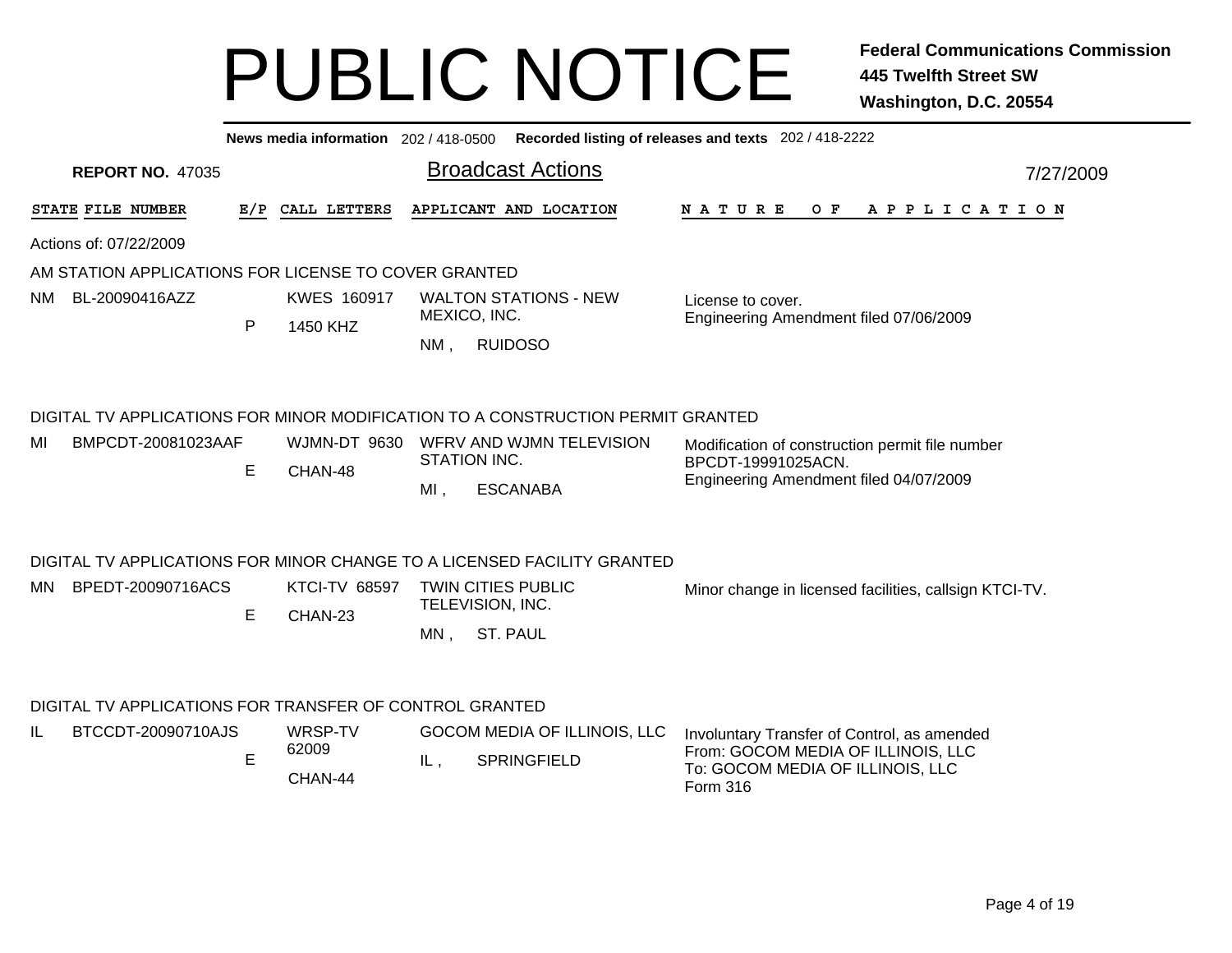|                        | News media information 202/418-0500 Recorded listing of releases and texts 202/418-2222 |   |                       |         |                                                                                 |                                                                                                                                                   |           |  |  |  |  |  |  |  |
|------------------------|-----------------------------------------------------------------------------------------|---|-----------------------|---------|---------------------------------------------------------------------------------|---------------------------------------------------------------------------------------------------------------------------------------------------|-----------|--|--|--|--|--|--|--|
|                        | <b>REPORT NO. 47035</b>                                                                 |   |                       |         | <b>Broadcast Actions</b>                                                        |                                                                                                                                                   | 7/27/2009 |  |  |  |  |  |  |  |
|                        | STATE FILE NUMBER                                                                       |   | E/P CALL LETTERS      |         | APPLICANT AND LOCATION                                                          | O F<br>N A T U R E<br>A P P L I C A T I O N                                                                                                       |           |  |  |  |  |  |  |  |
| Actions of: 07/22/2009 |                                                                                         |   |                       |         |                                                                                 |                                                                                                                                                   |           |  |  |  |  |  |  |  |
|                        | DIGITAL TV APPLICATIONS FOR TRANSFER OF CONTROL GRANTED                                 |   |                       |         |                                                                                 |                                                                                                                                                   |           |  |  |  |  |  |  |  |
| IL.                    | BTCCDT-20090710AJT                                                                      |   | <b>WCCU 69544</b>     |         | GOCOM MEDIA OF ILLINOIS, LLC                                                    | Involuntary Transfer of Control, as amended                                                                                                       |           |  |  |  |  |  |  |  |
|                        |                                                                                         | E | CHAN-26               | IL,     | <b>URBANA</b>                                                                   | From: GOCOM MEDIA OF ILLINOIS, LLC<br>To: GOCOM MEDIA OF ILLINOIS, LLC<br>Form 316                                                                |           |  |  |  |  |  |  |  |
| IL.                    | BTCCDT-20090710AJU                                                                      | E | WBUI 16363<br>CHAN-22 | IL,     | GOCOM MEDIA OF ILLINOIS, LLC<br><b>DECATUR</b>                                  | Involuntary Transfer of Control, as amended<br>From: GOCOM MEDIA OF ILLINOIS, LLC<br>To: GOCOM MEDIA OF ILLINOIS, LLC<br>Form 316                 |           |  |  |  |  |  |  |  |
|                        |                                                                                         |   |                       |         | FM BOOSTER APPLICATIONS FOR MINOR MODIFICATION TO A CONSTRUCTION PERMIT GRANTED |                                                                                                                                                   |           |  |  |  |  |  |  |  |
| CA                     | BMPFTB-20090721AAJ                                                                      | E | KROQ-FM1<br>180881    | ANGELES | CBS RADIO INC. OF LOS                                                           | Mod of CP                                                                                                                                         |           |  |  |  |  |  |  |  |
|                        |                                                                                         |   | 106.7 MHZ             | CA,     | <b>SANTA CLARITA</b>                                                            |                                                                                                                                                   |           |  |  |  |  |  |  |  |
|                        |                                                                                         |   |                       |         | FM BOOSTER APPLICATIONS FOR ORIGINAL CONSTRUCTION PERMIT GRANTED                |                                                                                                                                                   |           |  |  |  |  |  |  |  |
| <b>NV</b>              | BNPFTB-20090609ABC                                                                      |   | KEHD-FM1              |         | SHAMROCK COMMUNICATIONS,                                                        | CP New Station.                                                                                                                                   |           |  |  |  |  |  |  |  |
|                        |                                                                                         | E | 180965                | INC.    |                                                                                 |                                                                                                                                                   |           |  |  |  |  |  |  |  |
|                        |                                                                                         |   | 107.3 MHZ             | NV,     | <b>OLINGHOUSE</b>                                                               | Petitions to deny this application must be on file no later<br>than 30 days from the date of the notice accepting this<br>application for filing. |           |  |  |  |  |  |  |  |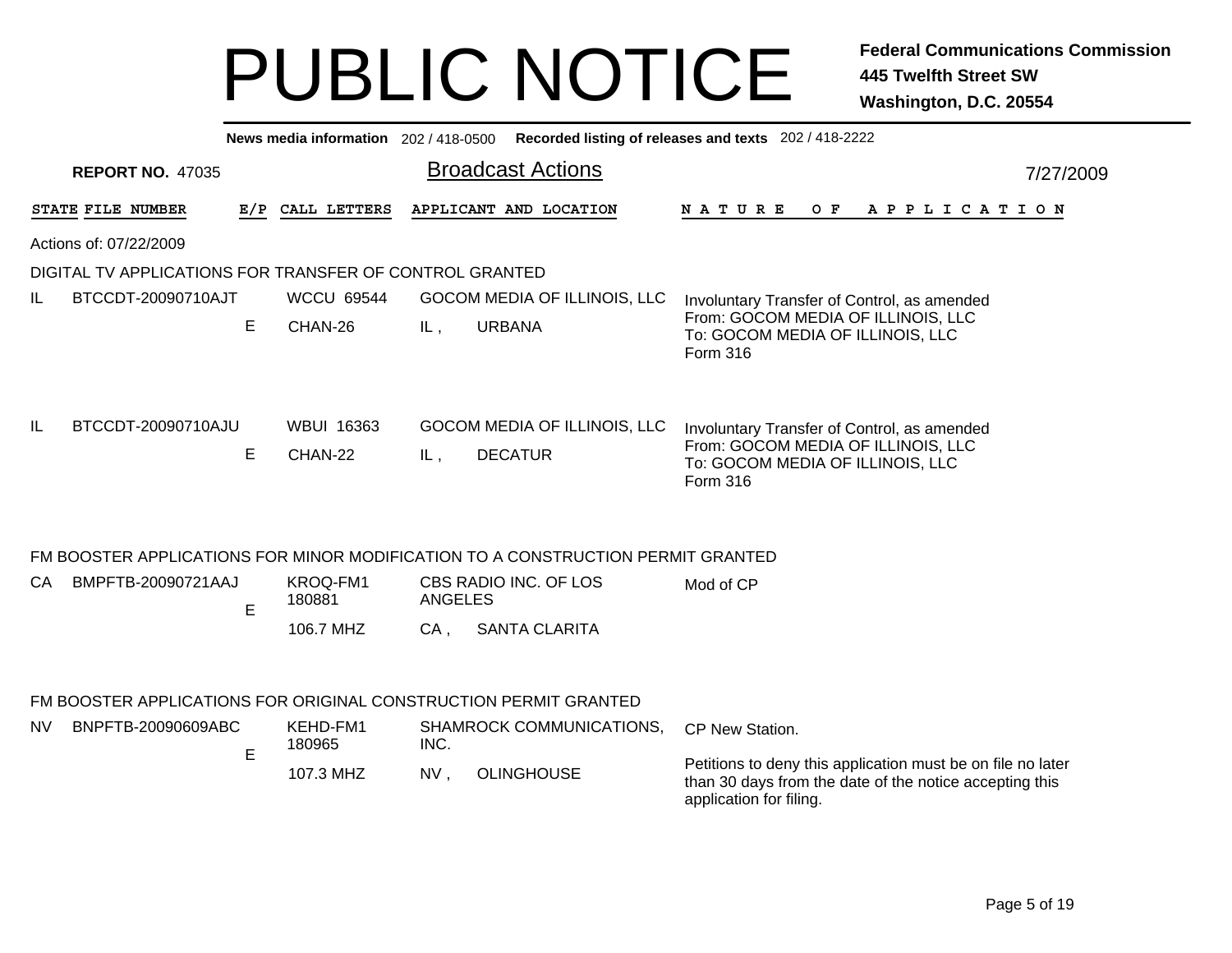**News media information** 202 / 418-0500**Recorded listing of releases and texts** 202 / 418-2222

| <b>REPORT NO. 47035</b>                                                                |   |                                      | <b>Broadcast Actions</b>                                                        | 7/27/2009                                                                                                                                                       |
|----------------------------------------------------------------------------------------|---|--------------------------------------|---------------------------------------------------------------------------------|-----------------------------------------------------------------------------------------------------------------------------------------------------------------|
| <b>STATE FILE NUMBER</b>                                                               |   | E/P CALL LETTERS                     | APPLICANT AND LOCATION                                                          | A P P L I C A T I O N<br>NATURE OF                                                                                                                              |
| Actions of: 07/22/2009                                                                 |   |                                      |                                                                                 |                                                                                                                                                                 |
| LOW POWER FM APPLICATIONS FOR TRANSFER OF CONTROL GRANTED                              |   |                                      |                                                                                 |                                                                                                                                                                 |
| ID<br>BTCL-20090709AMV                                                                 | E | <b>KRFP-LP</b><br>132196<br>92.5 MHZ | RADIO FREE MOSCOW, INC.<br><b>MOSCOW</b><br>$ID$ ,                              | <b>Voluntary Transfer of Control</b><br>From: RADIO FREE MOSCOW, INC. (OLD BOARD)<br>To: RADIO FREE MOSCOW, INC (NEW BOARD)<br>Form 316                         |
| FM STATION APPLICATIONS FOR ASSIGNMENT OF PERMIT GRANTED<br>ΙA<br>BAPED-20090605AAT    | E | KHOI 172392<br>88.3 MHZ              | UNITARIAN UNIVERSALIST<br><b>FELLOWSHIP OF AMES</b><br><b>STORY CITY</b><br>IA, | <b>Voluntary Assignment of Construction Permit</b><br>From: UNITARIAN UNIVERSALIST FELLOWSHIP OF AMES<br>To: MINN-IOWA CHRISTIAN BROADCASTING, INC.<br>Form 314 |
| FM STATION APPLICATIONS FOR MODIFICATION OF LICENSE GRANTED<br>BMLED-20090629AAE<br>МS | E | WWUN-FM<br>16523<br>101.5 MHZ        | CALVARY CHAPEL OF TWIN<br>FALLS, INC.<br><b>FRIAR'S POINT</b><br>MS .           | License to modify.                                                                                                                                              |
|                                                                                        |   |                                      |                                                                                 |                                                                                                                                                                 |

#### FM STATION APPLICATIONS FOR MINOR CHANGE TO A LICENSED FACILITY GRANTED

| -lA | BPH-20090603AGK | <b>KCVM 17227</b> | FIFE COMMUNICATION<br>COMPANY, L.C. | Minor change in licensed facilities. |
|-----|-----------------|-------------------|-------------------------------------|--------------------------------------|
|     |                 | 93.5 MHZ          | <b>HUDSON</b>                       |                                      |
|     |                 |                   |                                     |                                      |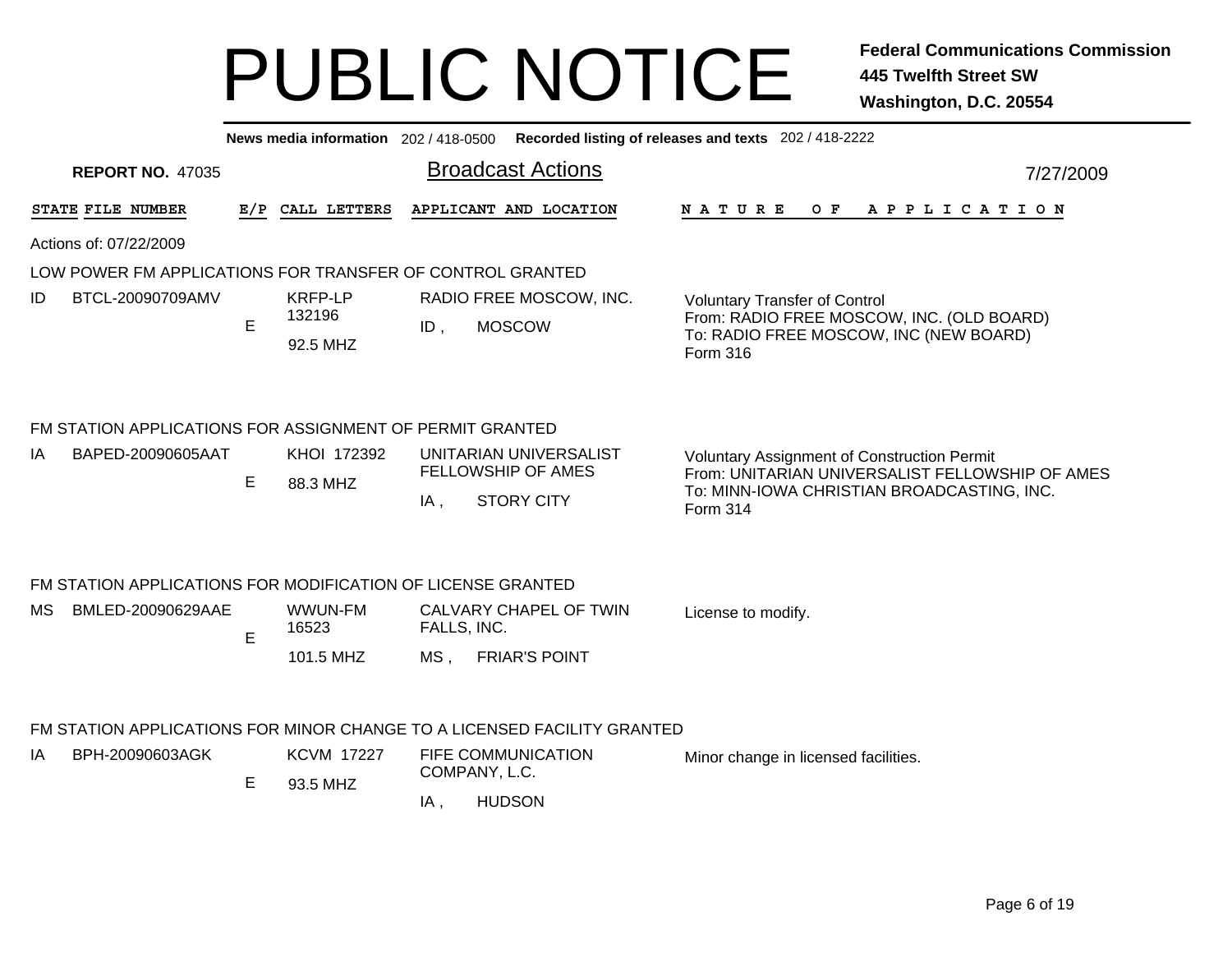|                                                                         |                                                         |                         |                   |                   | News media information 202 / 418-0500 Recorded listing of releases and texts 202 / 418-2222 |                                                                                             |                                                                                                 |  |  |  |  |  |  |
|-------------------------------------------------------------------------|---------------------------------------------------------|-------------------------|-------------------|-------------------|---------------------------------------------------------------------------------------------|---------------------------------------------------------------------------------------------|-------------------------------------------------------------------------------------------------|--|--|--|--|--|--|
|                                                                         |                                                         | <b>REPORT NO. 47035</b> |                   |                   |                                                                                             | <b>Broadcast Actions</b>                                                                    | 7/27/2009                                                                                       |  |  |  |  |  |  |
|                                                                         | STATE FILE NUMBER                                       |                         |                   | E/P CALL LETTERS  |                                                                                             | APPLICANT AND LOCATION                                                                      | <b>NATURE</b><br>OF APPLICATION                                                                 |  |  |  |  |  |  |
|                                                                         | Actions of: 07/22/2009                                  |                         |                   |                   |                                                                                             |                                                                                             |                                                                                                 |  |  |  |  |  |  |
| FM STATION APPLICATIONS FOR MINOR CHANGE TO A LICENSED FACILITY GRANTED |                                                         |                         |                   |                   |                                                                                             |                                                                                             |                                                                                                 |  |  |  |  |  |  |
| <b>PA</b>                                                               |                                                         | BPED-20090609AAK        |                   | <b>WRXV 91941</b> |                                                                                             | <b>INVISIBLE ALLIES MINISTRIES</b>                                                          | Minor change in licensed facilities.                                                            |  |  |  |  |  |  |
|                                                                         |                                                         |                         | E.                | 89.1 MHZ          | PA,                                                                                         | <b>STATE COLLEGE</b>                                                                        |                                                                                                 |  |  |  |  |  |  |
|                                                                         |                                                         |                         |                   |                   |                                                                                             |                                                                                             |                                                                                                 |  |  |  |  |  |  |
|                                                                         | FM STATION APPLICATIONS FOR TRANSFER OF CONTROL GRANTED |                         |                   |                   |                                                                                             |                                                                                             |                                                                                                 |  |  |  |  |  |  |
| WA.                                                                     |                                                         | BTCED-20090709AMW       |                   | NEW 172587        |                                                                                             | RADIO FREE MOSCOW, INC.                                                                     | <b>Voluntary Transfer of Control</b>                                                            |  |  |  |  |  |  |
|                                                                         |                                                         |                         | E.                | 89.9 MHZ          | WA,                                                                                         | PULLMAN                                                                                     | From: RADIO FREE MOSCOW, INC. (OLD BOARD)<br>To: RADIO FREE MOSCOW, INC (NEW BOARD)<br>Form 316 |  |  |  |  |  |  |
| ID                                                                      |                                                         | BTCED-20090709AMX       |                   | NEW 172586        |                                                                                             | RADIO FREE MOSCOW, INC.                                                                     | <b>Voluntary Transfer of Control</b>                                                            |  |  |  |  |  |  |
|                                                                         |                                                         |                         | Е                 | 90.3 MHZ          | ID,                                                                                         | <b>MOSCOW</b>                                                                               | From: RADIO FREE MOSCOW, INC. (OLD BOARD)<br>To: RADIO FREE MOSCOW, INC (NEW BOARD)<br>Form 316 |  |  |  |  |  |  |
|                                                                         |                                                         |                         |                   |                   |                                                                                             |                                                                                             |                                                                                                 |  |  |  |  |  |  |
|                                                                         |                                                         |                         |                   |                   |                                                                                             | FM AUXILIARY TRANSMITTING ANTENNA APPLICATIONS FOR MODIFICATION OF AUXILIARY PERMIT GRANTED |                                                                                                 |  |  |  |  |  |  |
| BMXPH-20090714ACZ<br>VA.                                                |                                                         |                         | <b>WDYL 27439</b> |                   | COX RADIO, INC.                                                                             | Mod of CP                                                                                   |                                                                                                 |  |  |  |  |  |  |
|                                                                         |                                                         |                         | E                 | 100.9 MHZ         | VA,                                                                                         | <b>CHESTER</b>                                                                              | Engineering Amendment filed 07/20/2009                                                          |  |  |  |  |  |  |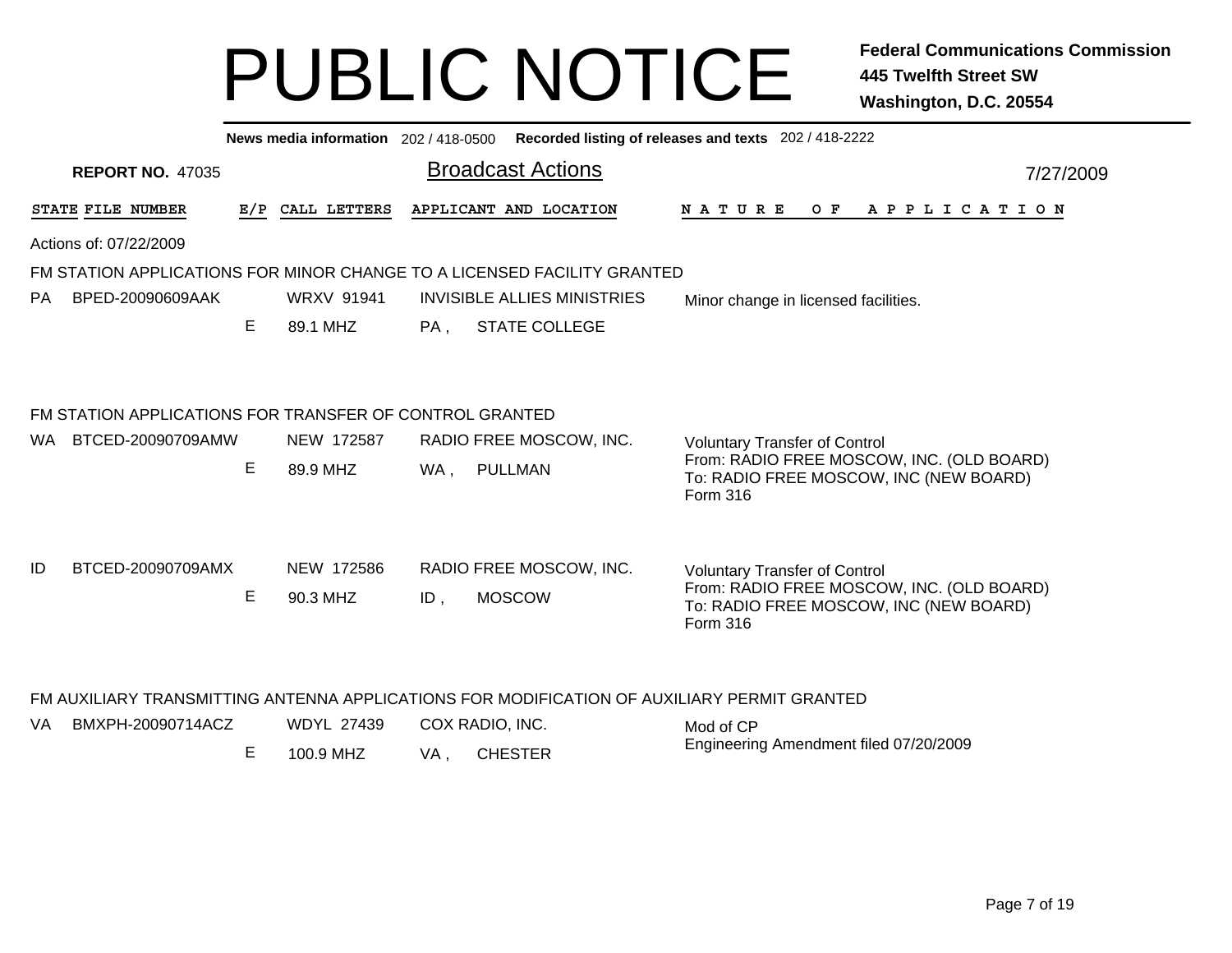|     |                         |     |                   |                          | News media information 202 / 418-0500 Recorded listing of releases and texts 202 / 418-2222  |        |                                    |         |  |  |           |             |  |
|-----|-------------------------|-----|-------------------|--------------------------|----------------------------------------------------------------------------------------------|--------|------------------------------------|---------|--|--|-----------|-------------|--|
|     | <b>REPORT NO. 47035</b> |     |                   | <b>Broadcast Actions</b> |                                                                                              |        |                                    |         |  |  | 7/27/2009 |             |  |
|     | STATE FILE NUMBER       | E/P | CALL LETTERS      |                          | APPLICANT AND LOCATION                                                                       | NATURE |                                    | $O$ $F$ |  |  |           | APPLICATION |  |
|     | Actions of: 07/22/2009  |     |                   |                          |                                                                                              |        |                                    |         |  |  |           |             |  |
|     |                         |     |                   |                          | FM AUXILIARY TRANSMITTING ANTENNA APPLICATIONS FOR LICENSE TO COVER AUXILIARY PERMIT GRANTED |        |                                    |         |  |  |           |             |  |
| FL  | BXLH-20090717AAE        |     | <b>WXTB 11274</b> |                          | CITICASTERS LICENSES, INC.                                                                   |        | License to cover auxiliary permit. |         |  |  |           |             |  |
|     |                         | Е   | 97.9 MHZ          | FL,                      | <b>CLEARWATER</b>                                                                            |        |                                    |         |  |  |           |             |  |
|     |                         |     |                   |                          |                                                                                              |        |                                    |         |  |  |           |             |  |
| FL  | BXLH-20090720ACV        |     |                   |                          | WLTQ-FM 3059 CITICASTERS LICENSES, INC.                                                      |        | License to cover auxiliary permit. |         |  |  |           |             |  |
|     |                         | E   | 92.1 MHZ          | FL,                      | <b>VENICE</b>                                                                                |        |                                    |         |  |  |           |             |  |
|     |                         |     |                   |                          | FM AUXILIARY TRANSMITTING ANTENNA APPLICATIONS FOR AUXILIARY PERMIT GRANTED                  |        |                                    |         |  |  |           |             |  |
| GA  | BXPH-20090715AAT        |     | WTIF-FM 63841     |                          | <b>THREE TREES</b>                                                                           |        | CP for auxiliary purposes.         |         |  |  |           |             |  |
|     |                         | E   | 107.5 MHZ         |                          | COMMUNICATIONS, INC.                                                                         |        |                                    |         |  |  |           |             |  |
|     |                         |     |                   | GA,                      | <b>OMEGA</b>                                                                                 |        |                                    |         |  |  |           |             |  |
| MD. | BXPH-20090715ADW        |     | <b>WCHH 8684</b>  |                          | CITICASTERS LICENSES, INC.                                                                   |        | CP for auxiliary purposes.         |         |  |  |           |             |  |
|     |                         | E   | 104.3 MHZ         | MD,                      | <b>BALTIMORE</b>                                                                             |        |                                    |         |  |  |           |             |  |
|     |                         |     |                   |                          |                                                                                              |        |                                    |         |  |  |           |             |  |
| FL  | BXPH-20090715AHT        |     | <b>WDUV 1178</b>  |                          | COX RADIO, INC.                                                                              |        | CP for auxiliary purposes.         |         |  |  |           |             |  |
|     |                         | E   | 105.5 MHZ         | FL,                      | <b>NEW PORT RICHEY</b>                                                                       |        |                                    |         |  |  |           |             |  |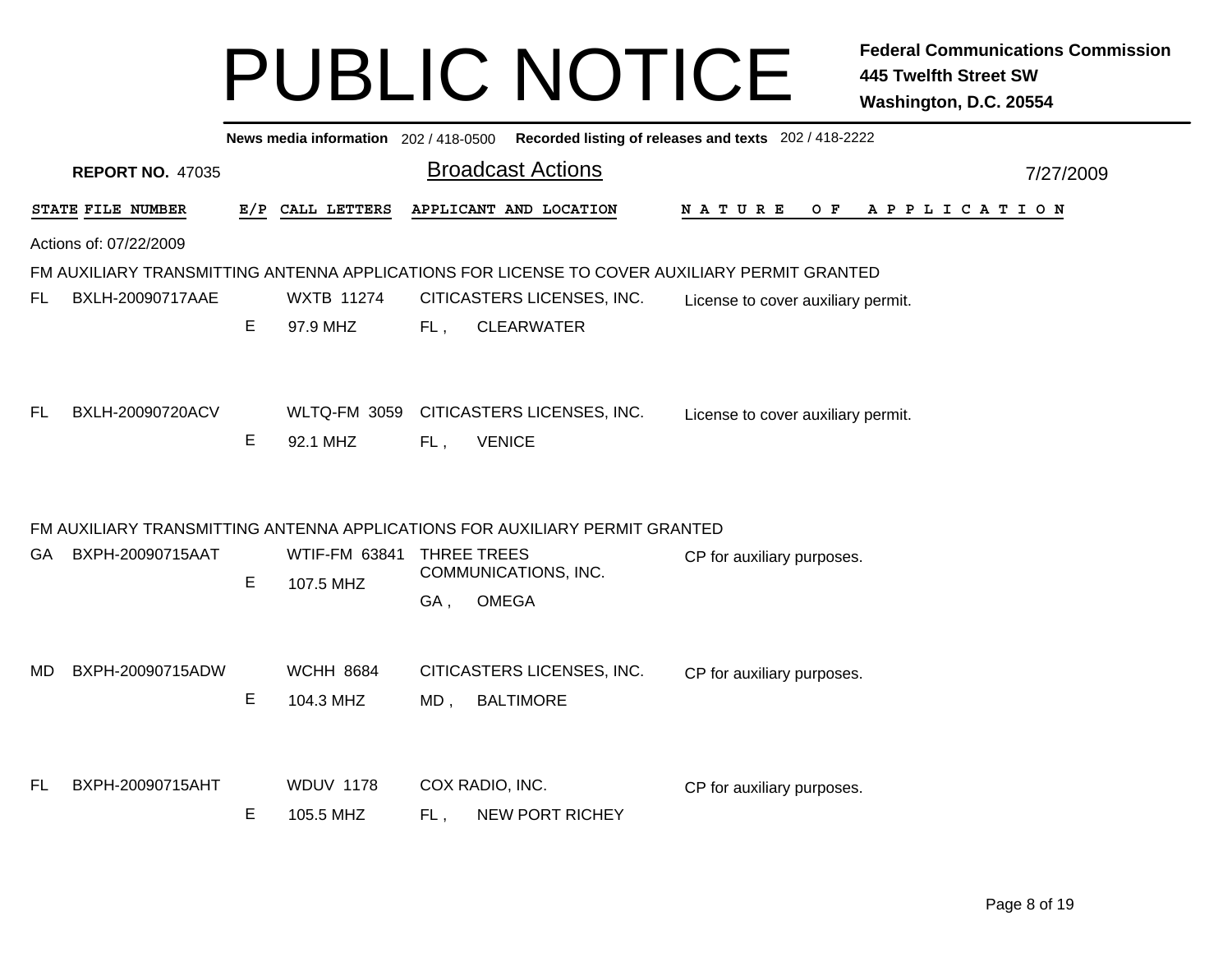|     | News media information 202 / 418-0500 Recorded listing of releases and texts 202 / 418-2222 |    |                               |                                                                  |                                  |                                             |  |  |  |  |  |  |  |
|-----|---------------------------------------------------------------------------------------------|----|-------------------------------|------------------------------------------------------------------|----------------------------------|---------------------------------------------|--|--|--|--|--|--|--|
|     | <b>Broadcast Actions</b><br><b>REPORT NO. 47035</b><br>7/27/2009                            |    |                               |                                                                  |                                  |                                             |  |  |  |  |  |  |  |
|     | STATE FILE NUMBER                                                                           |    | E/P CALL LETTERS              |                                                                  | APPLICANT AND LOCATION           | N A T U R E<br>O F<br>A P P L I C A T I O N |  |  |  |  |  |  |  |
|     | Actions of: 07/22/2009                                                                      |    |                               |                                                                  |                                  |                                             |  |  |  |  |  |  |  |
|     | FM AUXILIARY TRANSMITTING ANTENNA APPLICATIONS FOR AUXILIARY PERMIT GRANTED                 |    |                               |                                                                  |                                  |                                             |  |  |  |  |  |  |  |
| MA. | BXPH-20090716ABJ                                                                            | E. | <b>WKAF 19633</b><br>97.7 MHZ | L.L.C.                                                           | <b>ENTERCOM BOSTON LICENSE,</b>  | CP for auxiliary purposes.                  |  |  |  |  |  |  |  |
|     |                                                                                             |    |                               | MA,                                                              | <b>BROCKTON</b>                  |                                             |  |  |  |  |  |  |  |
|     |                                                                                             |    |                               |                                                                  |                                  |                                             |  |  |  |  |  |  |  |
| CA  | BXPH-20090716ABQ                                                                            | E  | KHHT 35022<br>92.3 MHZ        | AMFM BROADCASTING<br>CP for auxiliary purposes.<br>LICENSES, LLC |                                  |                                             |  |  |  |  |  |  |  |
|     |                                                                                             |    |                               | CA.                                                              | <b>LOS ANGELES</b>               |                                             |  |  |  |  |  |  |  |
|     |                                                                                             |    |                               |                                                                  |                                  |                                             |  |  |  |  |  |  |  |
|     | FM TRANSLATOR APPLICATIONS FOR LICENSE TO COVER GRANTED                                     |    |                               |                                                                  |                                  |                                             |  |  |  |  |  |  |  |
| MO. | BLFT-20090709AMF                                                                            | E  | <b>K286BG</b><br>155939       | <b>MISSOURI</b>                                                  | KASPAR BROADCASTING CO. OF       | License to cover.                           |  |  |  |  |  |  |  |
|     |                                                                                             |    | 105.1 MHZ                     | MO,                                                              | WASHINGTON                       |                                             |  |  |  |  |  |  |  |
|     |                                                                                             |    |                               |                                                                  |                                  |                                             |  |  |  |  |  |  |  |
| KY. | BLFT-20090710ABO                                                                            | E  | <b>W273BW</b><br>141969       | INC.                                                             | <b>B C BROADCASTING COMPANY,</b> | License to cover.                           |  |  |  |  |  |  |  |
|     |                                                                                             |    | 102.5 MHZ                     | KY,                                                              | <b>HAZARD</b>                    |                                             |  |  |  |  |  |  |  |
|     |                                                                                             |    |                               |                                                                  |                                  |                                             |  |  |  |  |  |  |  |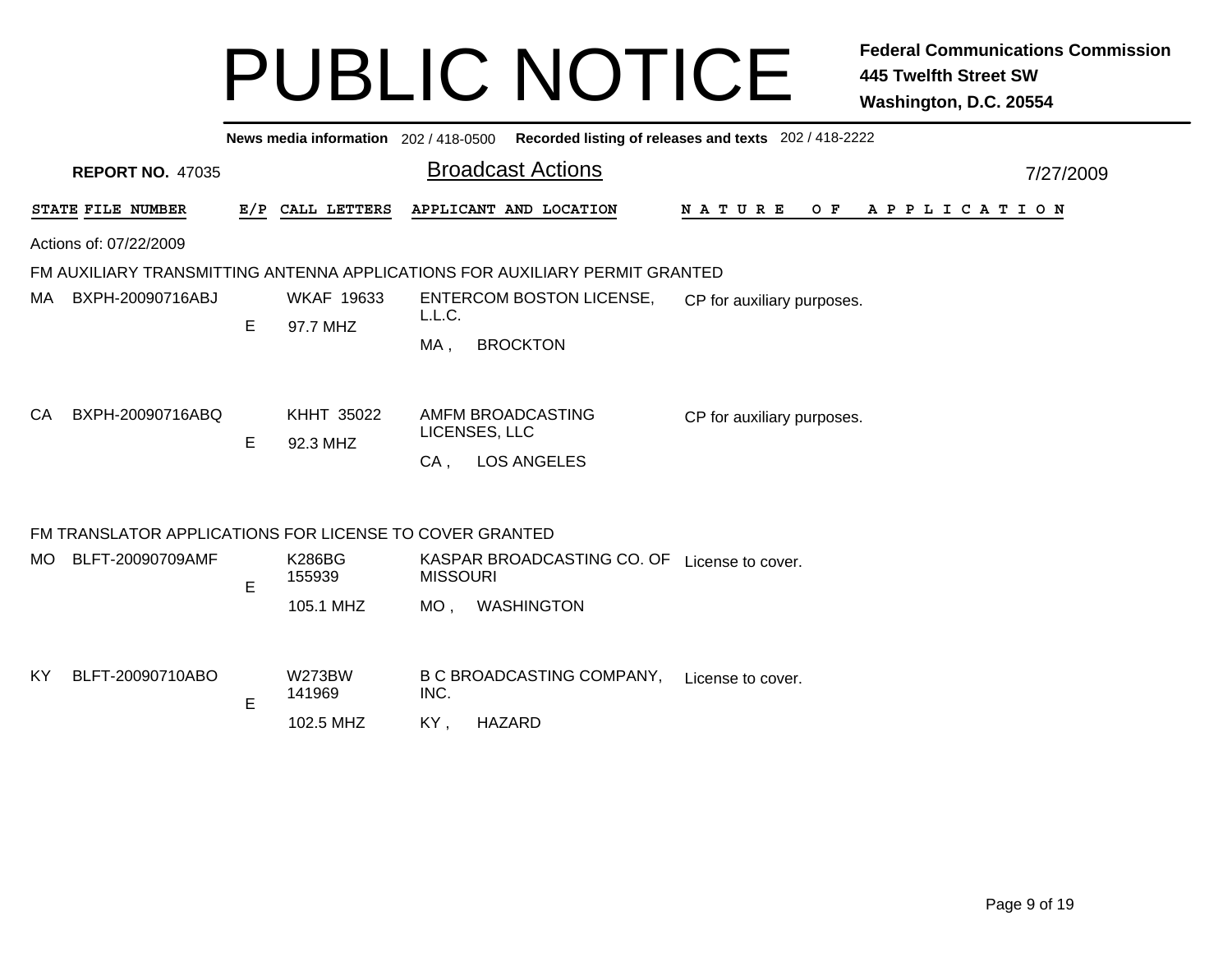|                                                         | News media information 202/418-0500 Recorded listing of releases and texts 202/418-2222 |             |                                      |                |                                            |                                             |           |  |  |  |  |  |
|---------------------------------------------------------|-----------------------------------------------------------------------------------------|-------------|--------------------------------------|----------------|--------------------------------------------|---------------------------------------------|-----------|--|--|--|--|--|
|                                                         | <b>REPORT NO. 47035</b>                                                                 |             |                                      |                | <b>Broadcast Actions</b>                   |                                             | 7/27/2009 |  |  |  |  |  |
|                                                         | STATE FILE NUMBER                                                                       |             | E/P CALL LETTERS                     |                | APPLICANT AND LOCATION                     | N A T U R E<br>O F<br>A P P L I C A T I O N |           |  |  |  |  |  |
|                                                         | Actions of: 07/22/2009                                                                  |             |                                      |                |                                            |                                             |           |  |  |  |  |  |
| FM TRANSLATOR APPLICATIONS FOR LICENSE TO COVER GRANTED |                                                                                         |             |                                      |                |                                            |                                             |           |  |  |  |  |  |
| NY.                                                     | BLFT-20090710AHG                                                                        |             | W254BF 25008                         |                | CC LICENSES, LLC                           | License to cover.                           |           |  |  |  |  |  |
|                                                         |                                                                                         | Е           | 98.7 MHZ                             | $NY$ ,         | <b>ITHACA</b>                              |                                             |           |  |  |  |  |  |
|                                                         |                                                                                         |             |                                      |                |                                            |                                             |           |  |  |  |  |  |
| WI                                                      | BLFT-20090715AHQ                                                                        | E           | <b>W259BC</b><br>155147              | INC.           | EDGEWATER BROADCASTING,                    | License to cover.                           |           |  |  |  |  |  |
|                                                         |                                                                                         |             | 99.7 MHZ                             | WI,            | <b>BARABOO</b>                             |                                             |           |  |  |  |  |  |
| <sub>SC</sub>                                           | BLFT-20090715AIU                                                                        | E           | <b>W240BO</b><br>156218<br>95.9 MHZ  | SC,            | TOWER ABOVE MEDIA LLC<br><b>LAURENS</b>    | License to cover.                           |           |  |  |  |  |  |
| <b>AL</b>                                               | BLFT-20090716ABR                                                                        | E           | <b>W268BM</b><br>150814<br>101.5 MHZ | INC.<br>$AL$ , | EDGEWATER BROADCASTING,<br><b>ATHENS</b>   | License to cover.                           |           |  |  |  |  |  |
| GA.                                                     | BLFT-20090716ADN                                                                        | $\mathsf E$ | <b>W242BT</b><br>141671<br>96.3 MHZ  | GA,            | RADIO ASSIST MINISTRY, INC<br><b>UNION</b> | License to cover.                           |           |  |  |  |  |  |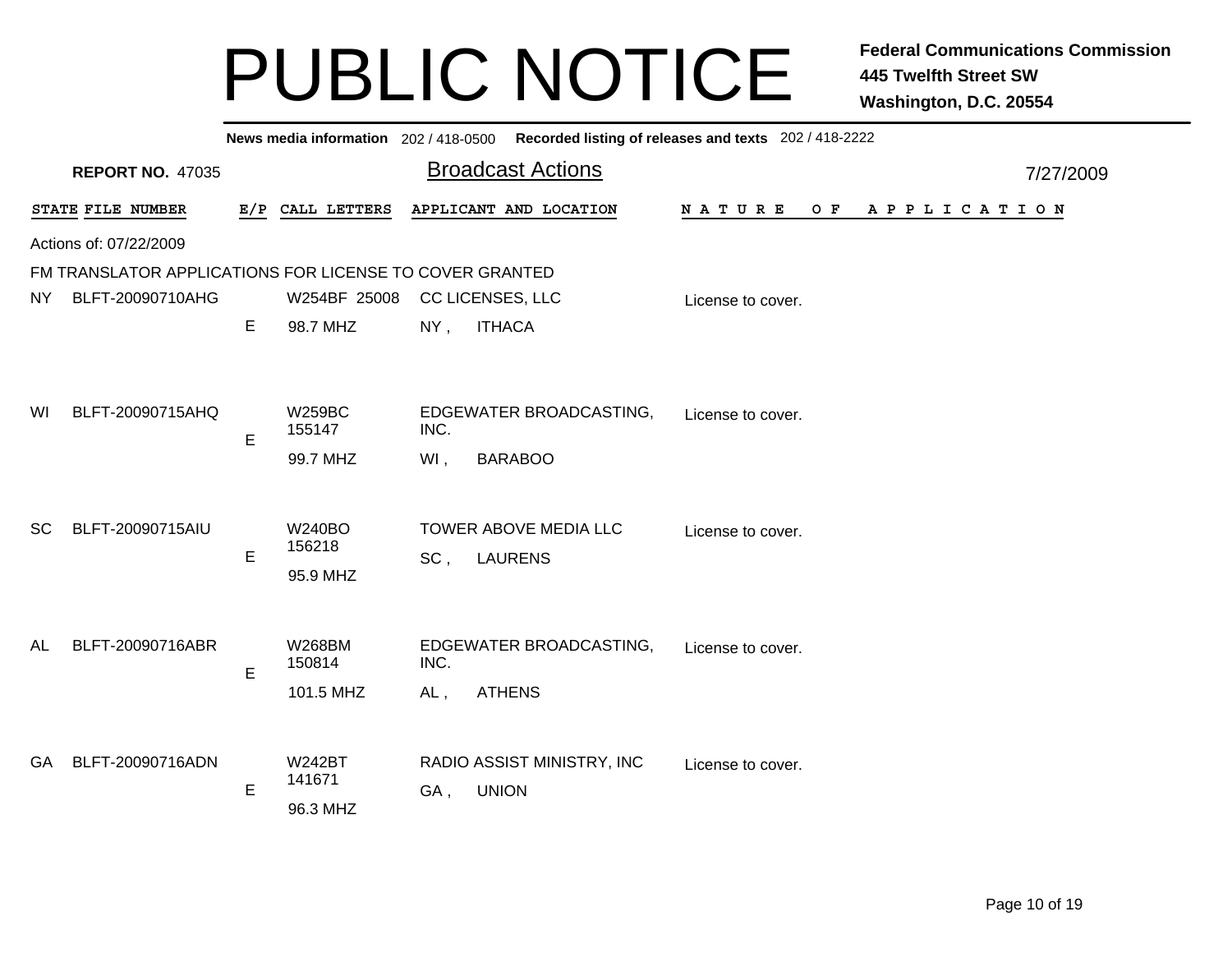|           |                         |             | News media information 202 / 418-0500 |             |                                                                                    | Recorded listing of releases and texts 202 / 418-2222                                           |  |  |  |  |  |               |  |                              |                                                       |
|-----------|-------------------------|-------------|---------------------------------------|-------------|------------------------------------------------------------------------------------|-------------------------------------------------------------------------------------------------|--|--|--|--|--|---------------|--|------------------------------|-------------------------------------------------------|
|           | <b>REPORT NO. 47035</b> |             |                                       |             | <b>Broadcast Actions</b>                                                           | 7/27/2009                                                                                       |  |  |  |  |  |               |  |                              |                                                       |
|           | STATE FILE NUMBER       | E/P         | CALL LETTERS                          |             | APPLICANT AND LOCATION                                                             | <b>NATURE</b><br>O F<br>A P P L I C A T I O N                                                   |  |  |  |  |  |               |  |                              |                                                       |
|           | Actions of: 07/22/2009  |             |                                       |             |                                                                                    |                                                                                                 |  |  |  |  |  |               |  |                              |                                                       |
|           |                         |             |                                       |             | FM TRANSLATOR APPLICATIONS FOR MINOR MODIFICATION TO A CONSTRUCTION PERMIT GRANTED |                                                                                                 |  |  |  |  |  |               |  |                              |                                                       |
| LA        | BMPFT-20090714ABX       |             | K275AL 150758                         | FALLS, INC. | CALVARY CHAPEL OF TWIN                                                             | Mod of CP                                                                                       |  |  |  |  |  |               |  |                              |                                                       |
|           |                         | $\mathsf E$ | 102.9 MHZ                             | LA,         | <b>BATON ROUGE</b>                                                                 |                                                                                                 |  |  |  |  |  |               |  |                              |                                                       |
|           |                         |             |                                       |             | FM TRANSLATOR APPLICATIONS FOR MINOR CHANGE TO A LICENSED FACILITY GRANTED         |                                                                                                 |  |  |  |  |  |               |  |                              |                                                       |
| IL        | BPFT-20090619ABU        | E           | <b>W287BP</b><br>138361               | RADIO, INC. | <b>CORNERSTONE COMMUNITY</b>                                                       | Minor change in licensed facilities, callsign W234AM.<br>Engineering Amendment filed 06/30/2009 |  |  |  |  |  |               |  |                              |                                                       |
|           |                         |             | 105.3 MHZ                             | IL,         | <b>MCLEAN</b>                                                                      | Engineering Amendment filed 07/09/2009                                                          |  |  |  |  |  |               |  |                              |                                                       |
| <b>PA</b> | BPFT-20090716ABI        |             |                                       |             |                                                                                    |                                                                                                 |  |  |  |  |  | <b>W234AX</b> |  | FAMILY LIFE MINISTRIES, INC. | Minor change in licensed facilities, callsign W234AX. |
|           |                         | E           | 157407<br>94.7 MHZ                    | PA,         | <b>NORTHAMPTON</b>                                                                 |                                                                                                 |  |  |  |  |  |               |  |                              |                                                       |
|           |                         |             |                                       |             |                                                                                    |                                                                                                 |  |  |  |  |  |               |  |                              |                                                       |
| MA        | BPFT-20090721AAA        |             | <b>W236BX</b><br>146879               |             | RADIO ASSIST MINISTRY, INC.                                                        | Minor change in licensed facilities, callsign W236BX.                                           |  |  |  |  |  |               |  |                              |                                                       |
|           |                         | E           | 95.1 MHZ                              | MA,         | <b>GLOUCESTER</b>                                                                  |                                                                                                 |  |  |  |  |  |               |  |                              |                                                       |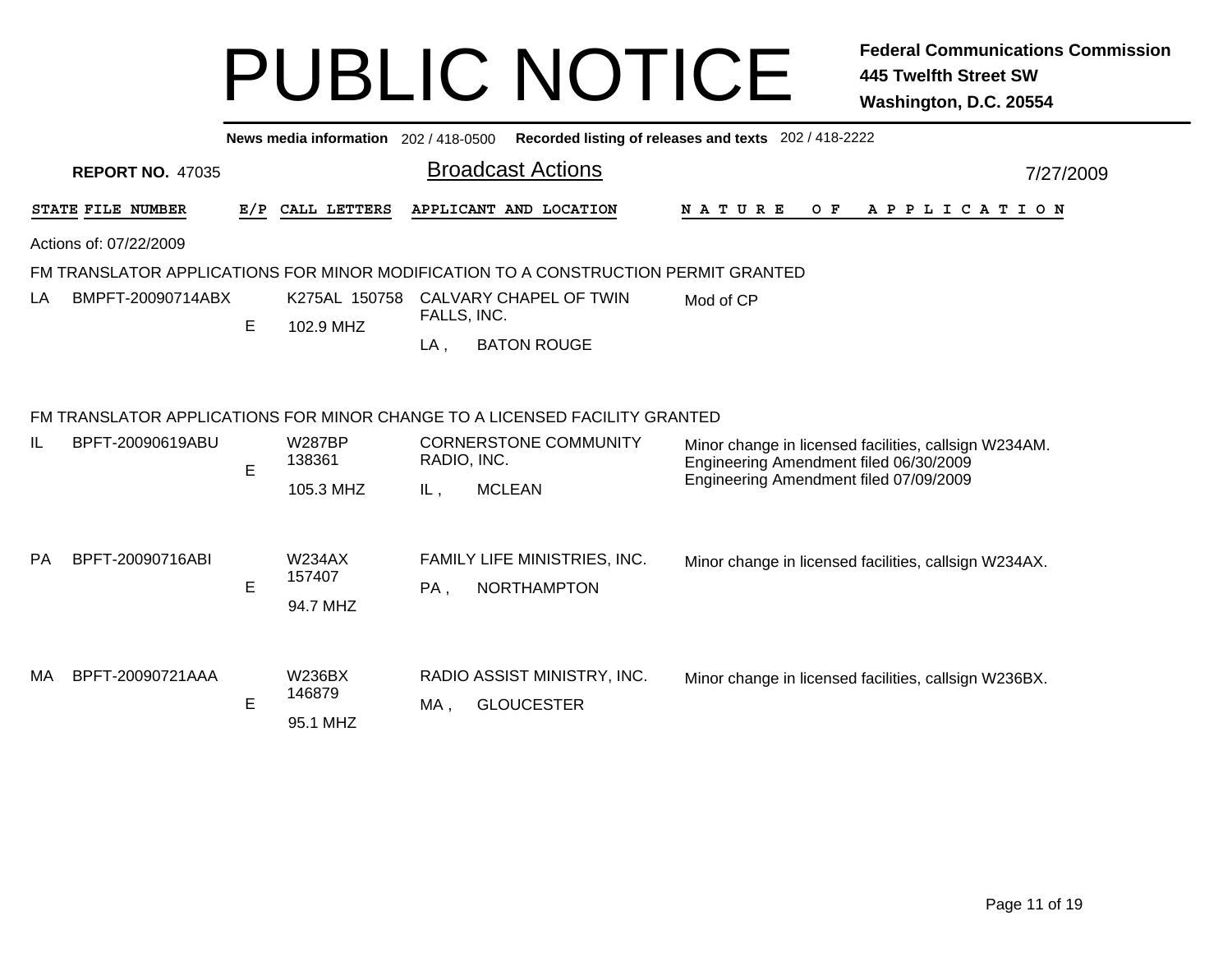|     | News media information 202 / 418-0500<br>Recorded listing of releases and texts 202 / 418-2222 |     |                                 |     |                                                                                        |                                                                               |  |  |  |  |  |  |  |
|-----|------------------------------------------------------------------------------------------------|-----|---------------------------------|-----|----------------------------------------------------------------------------------------|-------------------------------------------------------------------------------|--|--|--|--|--|--|--|
|     | <b>REPORT NO. 47035</b>                                                                        |     |                                 |     | <b>Broadcast Actions</b>                                                               | 7/27/2009                                                                     |  |  |  |  |  |  |  |
|     | STATE FILE NUMBER                                                                              | E/P | CALL LETTERS                    |     | APPLICANT AND LOCATION                                                                 | N A T U R E<br>O F<br>A P P L I C A T I O N                                   |  |  |  |  |  |  |  |
|     | Actions of: 07/22/2009                                                                         |     |                                 |     |                                                                                        |                                                                               |  |  |  |  |  |  |  |
|     | FM TRANSLATOR APPLICATIONS FOR MINOR CHANGE TO A LICENSED FACILITY GRANTED                     |     |                                 |     |                                                                                        |                                                                               |  |  |  |  |  |  |  |
| MI  | BPFT-20090721AAP                                                                               | E   | W240CG<br>148765                |     | <b>EDUCATIONAL MEDIA</b><br><b>FOUNDATION</b>                                          | Minor change in licensed facilities, callsign W239AU.                         |  |  |  |  |  |  |  |
|     |                                                                                                |     | 95.9 MHZ                        | MI, | WEBBERVILLE                                                                            |                                                                               |  |  |  |  |  |  |  |
|     |                                                                                                |     |                                 |     |                                                                                        |                                                                               |  |  |  |  |  |  |  |
|     |                                                                                                |     |                                 |     | DIGITAL TRANSLATOR OR DIGITAL LPTV APPLICATIONS FOR DTV REPLACEMENT TRANSLATOR GRANTED |                                                                               |  |  |  |  |  |  |  |
| GA  | BDRTCT-20090320AFR                                                                             |     | <b>WSB-TV 23960</b>             |     | <b>GEORGIA TELEVISION COMPANY</b>                                                      | Construction permit for a DTV Replacement Translator for callsign             |  |  |  |  |  |  |  |
|     |                                                                                                | E   | CHAN-31                         | GA, | <b>ATLANTA</b>                                                                         | WSB-TV.                                                                       |  |  |  |  |  |  |  |
| GA  | BDRTCT-20090320AFV                                                                             | E   | <b>WSB-TV 23960</b><br>CHAN-46  | GA, | <b>GEORGIA TELEVISION COMPANY</b><br><b>ATLANTA</b>                                    | Construction permit for a DTV Replacement Translator for callsign<br>WSB-TV.  |  |  |  |  |  |  |  |
| WA. | BDRTCT-20090403ACA                                                                             | Е   | <b>KIRO-TV 66781</b><br>CHAN-34 | WA, | KIRO-TV, INC.<br><b>SEATTLE</b>                                                        | Construction permit for a DTV Replacement Translator for callsign<br>KIRO-TV. |  |  |  |  |  |  |  |
| CA. | BDRTCT-20090427ACQ                                                                             | Е   | <b>KHSL-TV 24508</b><br>CHAN-36 | CA, | CATAMOUNT BROADCASTING<br>OF CHICO-REDDING, INC.<br><b>CHICO</b>                       | Construction permit for a DTV Replacement Translator for callsign<br>KHSL-TV. |  |  |  |  |  |  |  |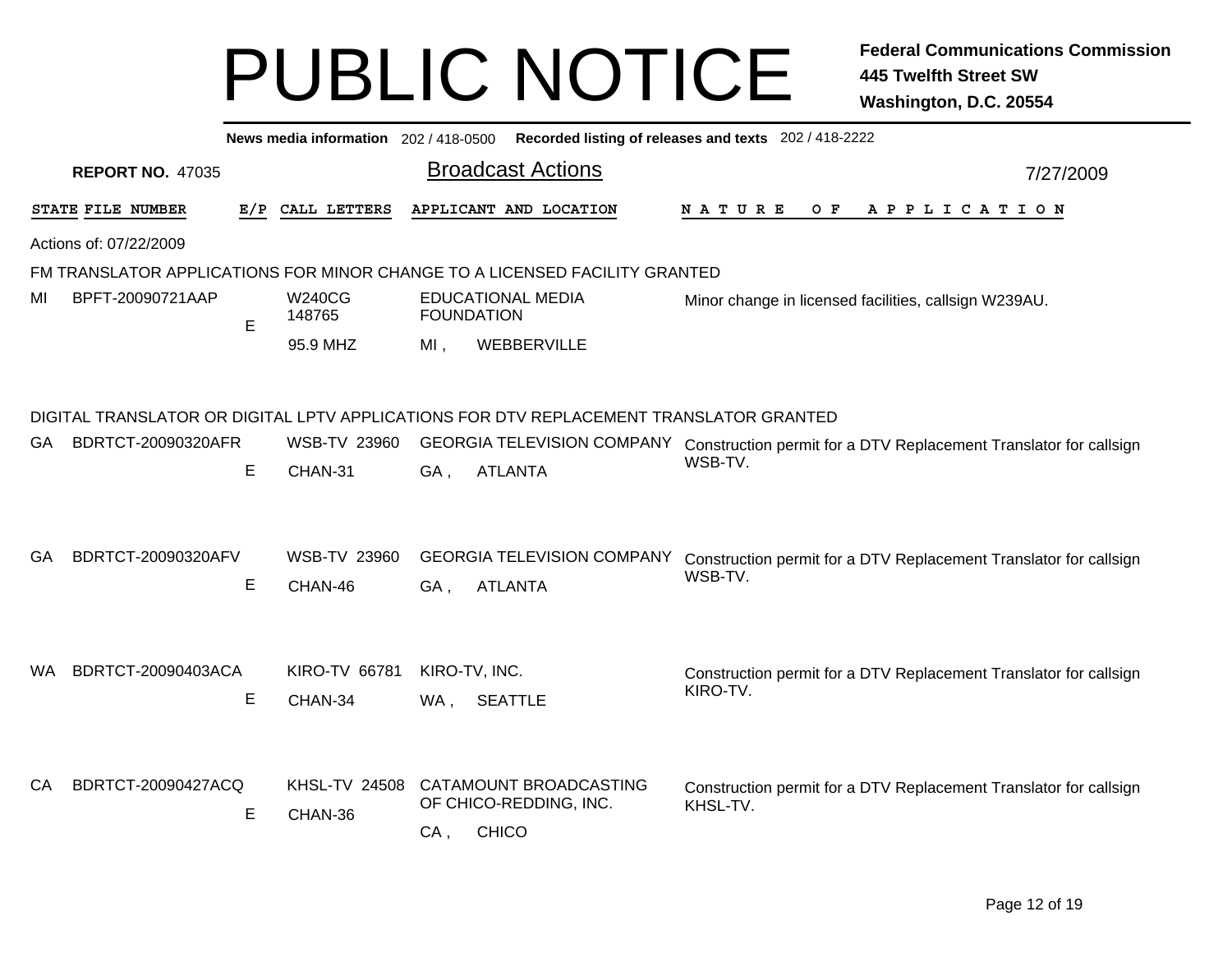|                                  | Recorded listing of releases and texts 202 / 418-2222<br>News media information 202 / 418-0500 |                         |                                                                                        |                                                                               |  |  |  |  |  |  |
|----------------------------------|------------------------------------------------------------------------------------------------|-------------------------|----------------------------------------------------------------------------------------|-------------------------------------------------------------------------------|--|--|--|--|--|--|
| <b>REPORT NO. 47035</b>          |                                                                                                |                         | <b>Broadcast Actions</b>                                                               | 7/27/2009                                                                     |  |  |  |  |  |  |
| STATE FILE NUMBER                | E/P                                                                                            | CALL LETTERS            | APPLICANT AND LOCATION                                                                 | O F<br><b>NATURE</b><br>A P P L I C A T I O N                                 |  |  |  |  |  |  |
| Actions of: 07/22/2009           |                                                                                                |                         |                                                                                        |                                                                               |  |  |  |  |  |  |
|                                  |                                                                                                |                         | DIGITAL TRANSLATOR OR DIGITAL LPTV APPLICATIONS FOR DTV REPLACEMENT TRANSLATOR GRANTED |                                                                               |  |  |  |  |  |  |
| BDRTET-20090428AAD<br>NC.        | E                                                                                              | WUNC-TV<br>69080        | UNIVERSITY OF NORTH<br><b>CAROLINA</b>                                                 | Construction permit for a DTV Replacement Translator for callsign<br>WUNC-TV. |  |  |  |  |  |  |
|                                  |                                                                                                | CHAN-30                 | <b>CHAPEL HILL</b><br>NC,                                                              |                                                                               |  |  |  |  |  |  |
| BDRTET-20090428AAE<br>NC.        |                                                                                                | <b>WUNC-TV</b>          | UNIVERSITY OF NORTH                                                                    | Construction permit for a DTV Replacement Translator for callsign             |  |  |  |  |  |  |
|                                  | E                                                                                              | 69080                   | <b>CAROLINA</b>                                                                        | WUNC-TV.                                                                      |  |  |  |  |  |  |
|                                  |                                                                                                | CHAN-46                 | <b>CHAPEL HILL</b><br>NC,                                                              |                                                                               |  |  |  |  |  |  |
| BDRTEDT-20090512ACH<br><b>WA</b> | E                                                                                              | <b>KWSU-TV</b><br>71024 | <b>WASHINGTON STATE</b><br><b>UNIVERSITY</b>                                           | Construction permit for a DTV Replacement Translator for callsign<br>KWSU-TV. |  |  |  |  |  |  |
|                                  |                                                                                                | CHAN-17                 | PULLMAN<br>WA,                                                                         | Engineering Amendment filed 05/28/2009                                        |  |  |  |  |  |  |
|                                  |                                                                                                |                         |                                                                                        |                                                                               |  |  |  |  |  |  |
| BDRTCT-20090515AAW<br><b>MN</b>  |                                                                                                | KAAL 18285              | KAAL-TV, LLC                                                                           | Construction permit for a DTV Replacement Translator for callsign KAAL.       |  |  |  |  |  |  |
|                                  | Е                                                                                              | CHAN-33                 | MN, AUSTIN                                                                             |                                                                               |  |  |  |  |  |  |
|                                  |                                                                                                |                         |                                                                                        |                                                                               |  |  |  |  |  |  |
| BDRTCT-20090601AVA<br><b>GA</b>  |                                                                                                | <b>WUVG-DT</b><br>48813 | UNIVISION ATLANTA LLC                                                                  | Construction permit for a DTV Replacement Translator for callsign<br>WUVG-TV. |  |  |  |  |  |  |
|                                  | E                                                                                              | CHAN-17                 | GA,<br><b>ATHENS</b>                                                                   |                                                                               |  |  |  |  |  |  |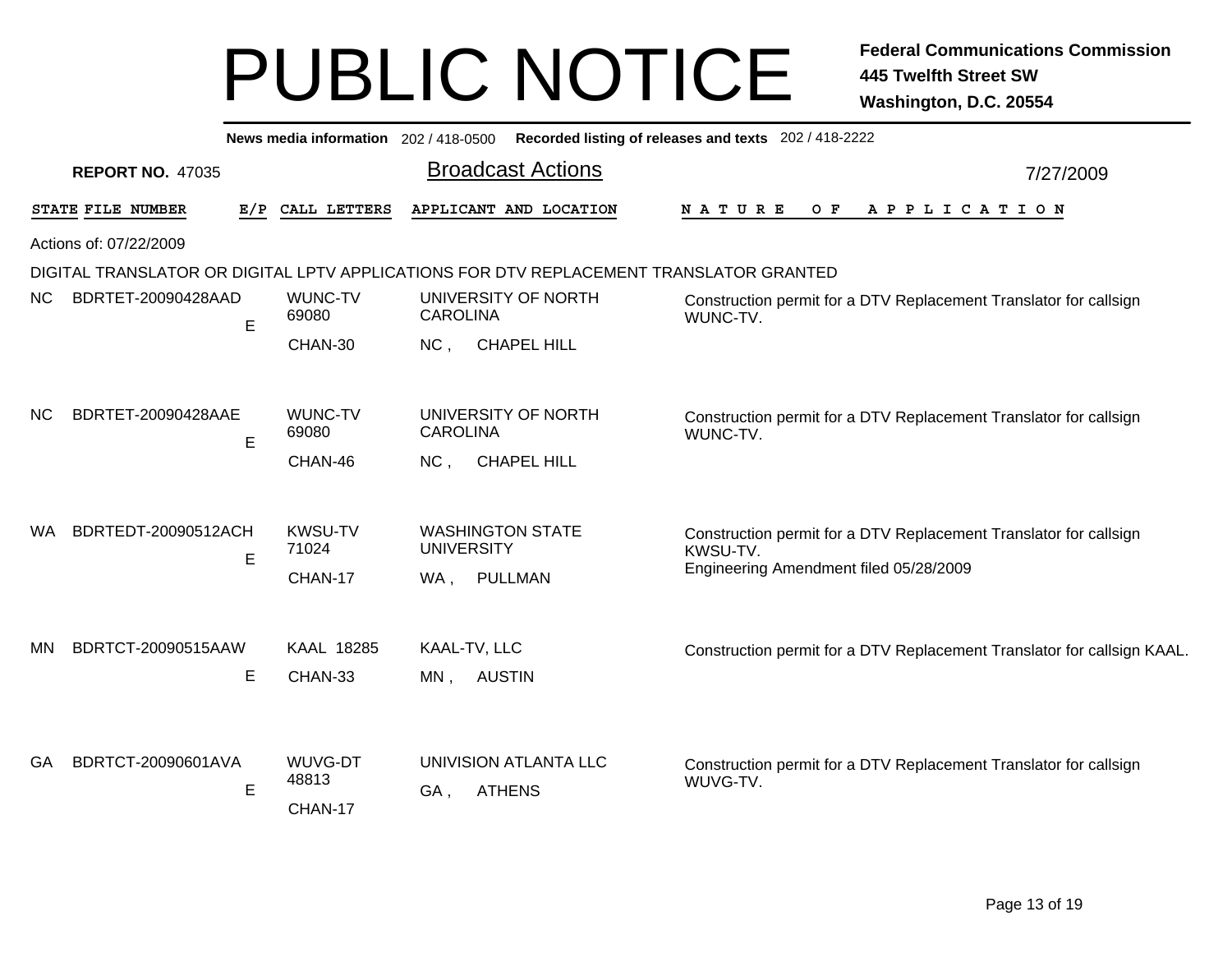|           |                         |     | News media information 202/418-0500 |                      |                                                                                        | Recorded listing of releases and texts 202 / 418-2222 |     |  |                                                                         |
|-----------|-------------------------|-----|-------------------------------------|----------------------|----------------------------------------------------------------------------------------|-------------------------------------------------------|-----|--|-------------------------------------------------------------------------|
|           | <b>REPORT NO. 47035</b> |     |                                     |                      | <b>Broadcast Actions</b>                                                               | 7/27/2009                                             |     |  |                                                                         |
|           | STATE FILE NUMBER       | E/P | CALL LETTERS                        |                      | APPLICANT AND LOCATION                                                                 | <b>NATURE</b>                                         | O F |  | A P P L I C A T I O N                                                   |
|           | Actions of: 07/22/2009  |     |                                     |                      |                                                                                        |                                                       |     |  |                                                                         |
|           |                         |     |                                     |                      | DIGITAL TRANSLATOR OR DIGITAL LPTV APPLICATIONS FOR DTV REPLACEMENT TRANSLATOR GRANTED |                                                       |     |  |                                                                         |
| PA.       | BDRTCT-20090610ABN      |     | WPXI 73910                          | WPXI, INC.           |                                                                                        |                                                       |     |  | Construction permit for a DTV Replacement Translator for callsign WPXI. |
|           |                         | Е   | CHAN-33                             | $PA$ ,               | <b>PITTSBURGH</b>                                                                      |                                                       |     |  |                                                                         |
| <b>PA</b> | BDRTCDT-20090626AAW     | E   | <b>WJAC-TV</b><br>73120<br>CHAN-22  | WPXI, INC.<br>$PA$ , | <b>JOHNSTOWN</b>                                                                       | WJAC-TV.                                              |     |  | Construction permit for a DTV Replacement Translator for callsign       |
| <b>PA</b> | BDRTCDT-20090630AEE     |     | <b>WPCW 69880</b>                   |                      | PITTSBURGH TELEVISION                                                                  |                                                       |     |  | Construction permit for a DTV Replacement Translator for callsign       |
|           |                         | E   | CHAN-27                             | STATION WPCW INC.    |                                                                                        | WPCW.                                                 |     |  |                                                                         |
| <b>NC</b> | BDRTCDT-20090630AEU     | E   | WSOC-TV<br>74070<br>CHAN-41         | PA,<br>NC,           | <b>JEANNETTE</b><br>WSOC TELEVISION, INC.<br><b>CHARLOTTE</b>                          | WSOC-TV.<br>Engineering Amendment filed 07/08/2009    |     |  | Construction permit for a DTV Replacement Translator for callsign       |
| wv        | BDRTCDT-20090707AEU     | E   | <b>WVVA 74176</b><br>CHAN-43        | WV,                  | WVVA TELEVISION, INC.<br><b>BLUEFIELD</b>                                              | WVVA.                                                 |     |  | Construction permit for a DTV Replacement Translator for callsign       |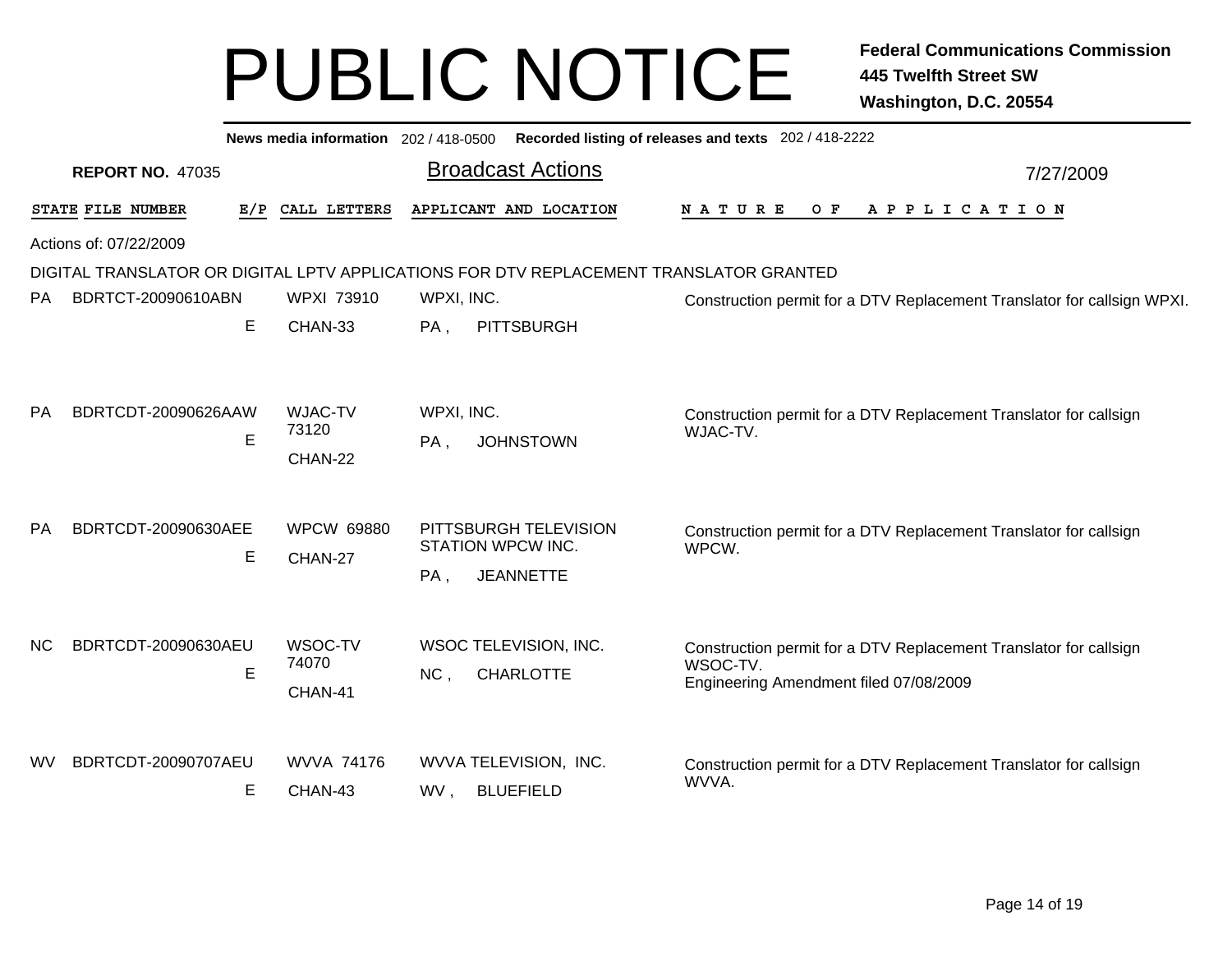|                   | News media information 202 / 418-0500 Recorded listing of releases and texts 202 / 418-2222 |     |                                     |     |                                                                              |                                                                                    |           |  |  |
|-------------------|---------------------------------------------------------------------------------------------|-----|-------------------------------------|-----|------------------------------------------------------------------------------|------------------------------------------------------------------------------------|-----------|--|--|
|                   | <b>REPORT NO. 47035</b>                                                                     |     |                                     |     | <b>Broadcast Actions</b>                                                     |                                                                                    | 7/27/2009 |  |  |
| STATE FILE NUMBER |                                                                                             | E/P | CALL LETTERS                        |     | APPLICANT AND LOCATION                                                       | NATURE<br>$O$ F<br>A P P L I C A T I O N                                           |           |  |  |
|                   | Actions of: 07/22/2009                                                                      |     |                                     |     |                                                                              |                                                                                    |           |  |  |
|                   |                                                                                             |     |                                     |     | DIGITAL TRANSLATOR OR DIGITAL LPTV APPLICATIONS FOR LICENSE TO COVER GRANTED |                                                                                    |           |  |  |
| UT                | BLDTT-20090720AAS                                                                           | E   | K34JT-D<br>167767                   | UT, | <b>CARBON COUNTY</b><br><b>EAST PRICE</b>                                    | License to cover construction permit no: BDCCDTT-20061018AAJ,<br>callsign K34JT-D. |           |  |  |
|                   |                                                                                             |     | CHAN-34                             |     |                                                                              |                                                                                    |           |  |  |
|                   |                                                                                             |     |                                     |     |                                                                              |                                                                                    |           |  |  |
| UT                | BLDTT-20090720AAT                                                                           | E   | K35GQ-D<br>125477                   |     | <b>SEVIER COUNTY</b><br>RICHFIELD, ETC.                                      | License to cover construction permit no: BDFCDTT-20090529AAA,<br>callsign K35GQ.   |           |  |  |
|                   |                                                                                             |     | CHAN-35                             | UT, |                                                                              |                                                                                    |           |  |  |
| UT                | BLDTT-20090720AAU                                                                           | E   | K38KS-D<br>167769<br>CHAN-38        | UT, | <b>CARBON COUNTY</b><br><b>EAST PRICE</b>                                    | License to cover construction permit no: BDCCDTT-20070515AJU,<br>callsign K38KS-D. |           |  |  |
| UT                | BLDTT-20090720AAV                                                                           | E   | <b>K27IT-D</b><br>167816<br>CHAN-27 | UT, | <b>GARFIELD COUNTY</b><br><b>ESCALANTE</b>                                   | License to cover construction permit no: BDCCDTT-20061004AFC,<br>callsign K27IT-D. |           |  |  |
| UT                | BLDTT-20090720AAW                                                                           | Е   | K29HN-D<br>167817<br>CHAN-29        | UT, | <b>GARFIELD COUNTY</b><br><b>ESCALANTE</b>                                   | License to cover construction permit no: BDCCDTT-20061004AFB,<br>callsign K29HN-D. |           |  |  |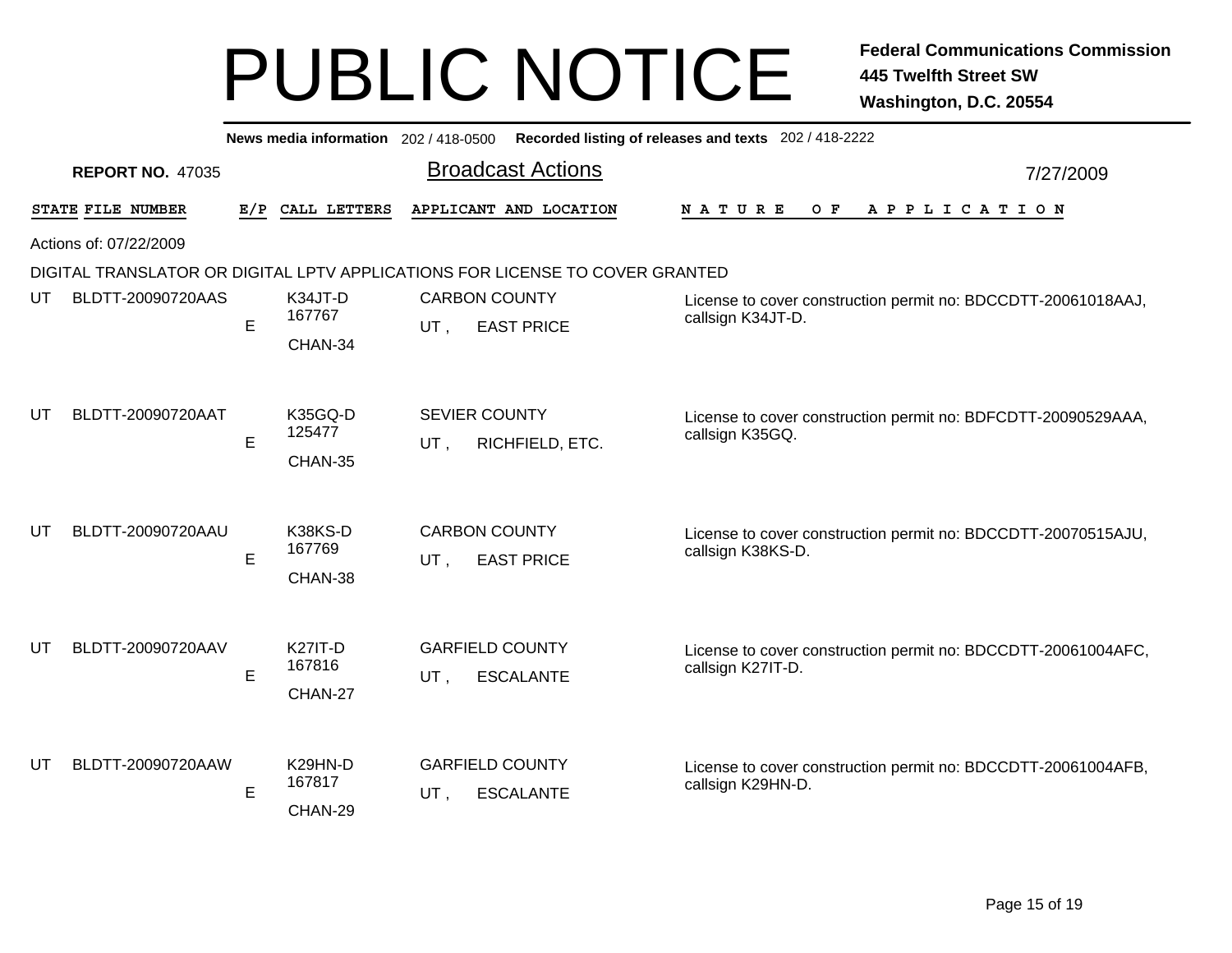|    | Recorded listing of releases and texts 202 / 418-2222<br>News media information 202 / 418-0500 |     |                              |     |                                                                              |                                                                                    |           |  |  |
|----|------------------------------------------------------------------------------------------------|-----|------------------------------|-----|------------------------------------------------------------------------------|------------------------------------------------------------------------------------|-----------|--|--|
|    | <b>REPORT NO. 47035</b>                                                                        |     |                              |     | <b>Broadcast Actions</b>                                                     |                                                                                    | 7/27/2009 |  |  |
|    | STATE FILE NUMBER                                                                              | E/P | CALL LETTERS                 |     | APPLICANT AND LOCATION                                                       | $O$ $\mathbf{F}$<br>N A T U R E<br>A P P L I C A T I O N                           |           |  |  |
|    | Actions of: 07/22/2009                                                                         |     |                              |     |                                                                              |                                                                                    |           |  |  |
|    |                                                                                                |     |                              |     | DIGITAL TRANSLATOR OR DIGITAL LPTV APPLICATIONS FOR LICENSE TO COVER GRANTED |                                                                                    |           |  |  |
| UT | BLDTT-20090720AAX                                                                              | E   | K31JE-D<br>167818<br>CHAN-31 | UT. | <b>GARFIELD COUNTY</b><br><b>ESCALANTE</b>                                   | License to cover construction permit no: BDCCDTT-20061004AEO,<br>callsign K31JE-D. |           |  |  |
| UT | BLDTT-20090720ABJ                                                                              | E   | K44DU-D<br>59773<br>CHAN-44  | UT, | <b>SEVIER COUNTY</b><br>RICHFIELD, ETC.                                      | License to cover construction permit no: BDFCDTT-20090528ALC,<br>callsign K44DU.   |           |  |  |
| UT | BLDTT-20090720ABK                                                                              | E   | K40AB-D 59792<br>CHAN-40     | UT. | <b>SEVIER COUNTY</b><br>RICHFIELD, ETC.                                      | License to cover construction permit no: BDFCDTT-20090528ALG,<br>callsign K40AB.   |           |  |  |
| UT | BLDTT-20090720ABL                                                                              | E   | K38AQ-D<br>59764<br>CHAN-38  | UT, | SEVIER COUNTY<br>RICHFIELD, ETC                                              | License to cover construction permit no: BDFCDTT-20090528ALF,<br>callsign K38AQ.   |           |  |  |
| UT | BLDTT-20090720ABM                                                                              | E   | K29EM-D<br>59038<br>CHAN-29  | UT, | SANPETE COUNTY<br><b>MANTI &amp; EPHRAIM</b>                                 | License to cover construction permit no: BDFCDTT-20090617ABX,<br>callsign K29EM.   |           |  |  |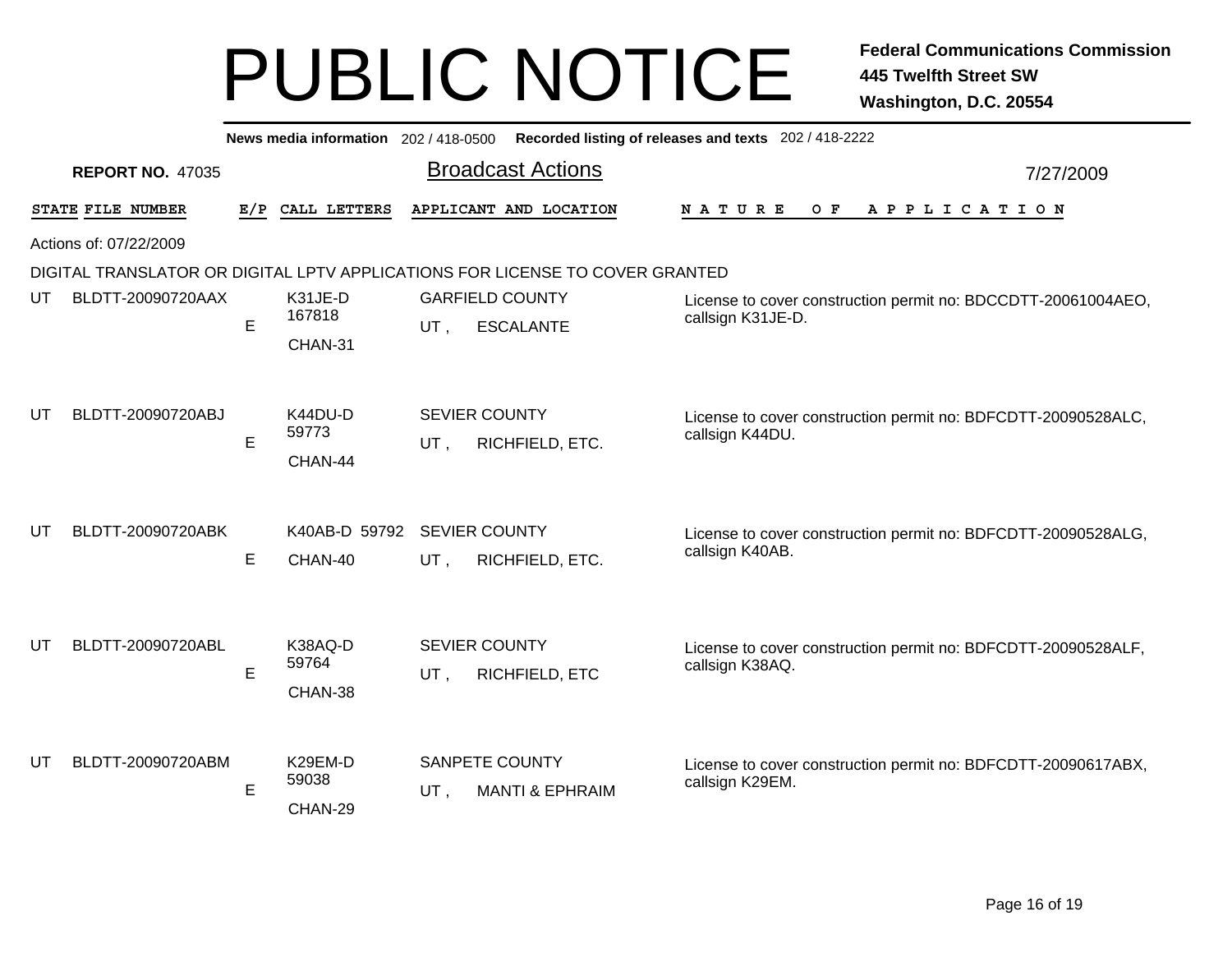|    | Recorded listing of releases and texts 202 / 418-2222<br>News media information 202/418-0500 |     |                                     |                                                                              |                                                                                    |           |  |  |  |  |
|----|----------------------------------------------------------------------------------------------|-----|-------------------------------------|------------------------------------------------------------------------------|------------------------------------------------------------------------------------|-----------|--|--|--|--|
|    | <b>REPORT NO. 47035</b>                                                                      |     |                                     | <b>Broadcast Actions</b>                                                     |                                                                                    | 7/27/2009 |  |  |  |  |
|    | STATE FILE NUMBER                                                                            | E/P | CALL LETTERS                        | APPLICANT AND LOCATION                                                       | <b>NATURE</b><br>O F<br>A P P L I C A T I O N                                      |           |  |  |  |  |
|    | Actions of: 07/22/2009                                                                       |     |                                     |                                                                              |                                                                                    |           |  |  |  |  |
|    |                                                                                              |     |                                     | DIGITAL TRANSLATOR OR DIGITAL LPTV APPLICATIONS FOR LICENSE TO COVER GRANTED |                                                                                    |           |  |  |  |  |
| МT | BLDTT-20090720ADO                                                                            | E   | K48EG-D<br>58661<br>CHAN-48         | SALISH KOOTENAI COLLEGE<br>ARLEE<br>MT,                                      | License to cover construction permit no: BDFCDTT-20081202AHG,<br>callsign K48EG.   |           |  |  |  |  |
| МT | BLDTL-20090720ADP                                                                            | E   | <b>KSKC-LD</b><br>168332<br>CHAN-27 | SALISH KOOTENAI COLLEGE<br>MT.<br>PABLO/RONAN                                | License to cover construction permit no: BDISDTL-20080715AEN,<br>callsign KSKC-LD. |           |  |  |  |  |
| МT | BLDTT-20090720ADS                                                                            | Е   | K42HO-D<br>168333<br>CHAN-42        | SALISH KOOTENAI COLLEGE<br><b>ST. IGNATIUS</b><br>MT,                        | License to cover construction permit no: BMPDTL-20080623ADC,<br>callsign K42HO-D.  |           |  |  |  |  |

#### DIGITAL TRANSLATOR OR DIGITAL LPTV APPLICATIONS FOR MINOR MODIFICATION TO A CONSTRUCTION PERMIT GRANTED

| <b>NY</b> | BMPDVL-20090430ABQ | WKOB-LD |    | NAVE COMMUNICATIONS. LLC | Modification of construction permit file number                |
|-----------|--------------------|---------|----|--------------------------|----------------------------------------------------------------|
|           |                    | 51441   | NY | NEW YORK                 | BDISDVL-20080819ACY.<br>Engineering Amendment filed 06/18/2009 |
|           |                    | CHAN-2  |    |                          | Engineering Amendment filed 07/17/2009                         |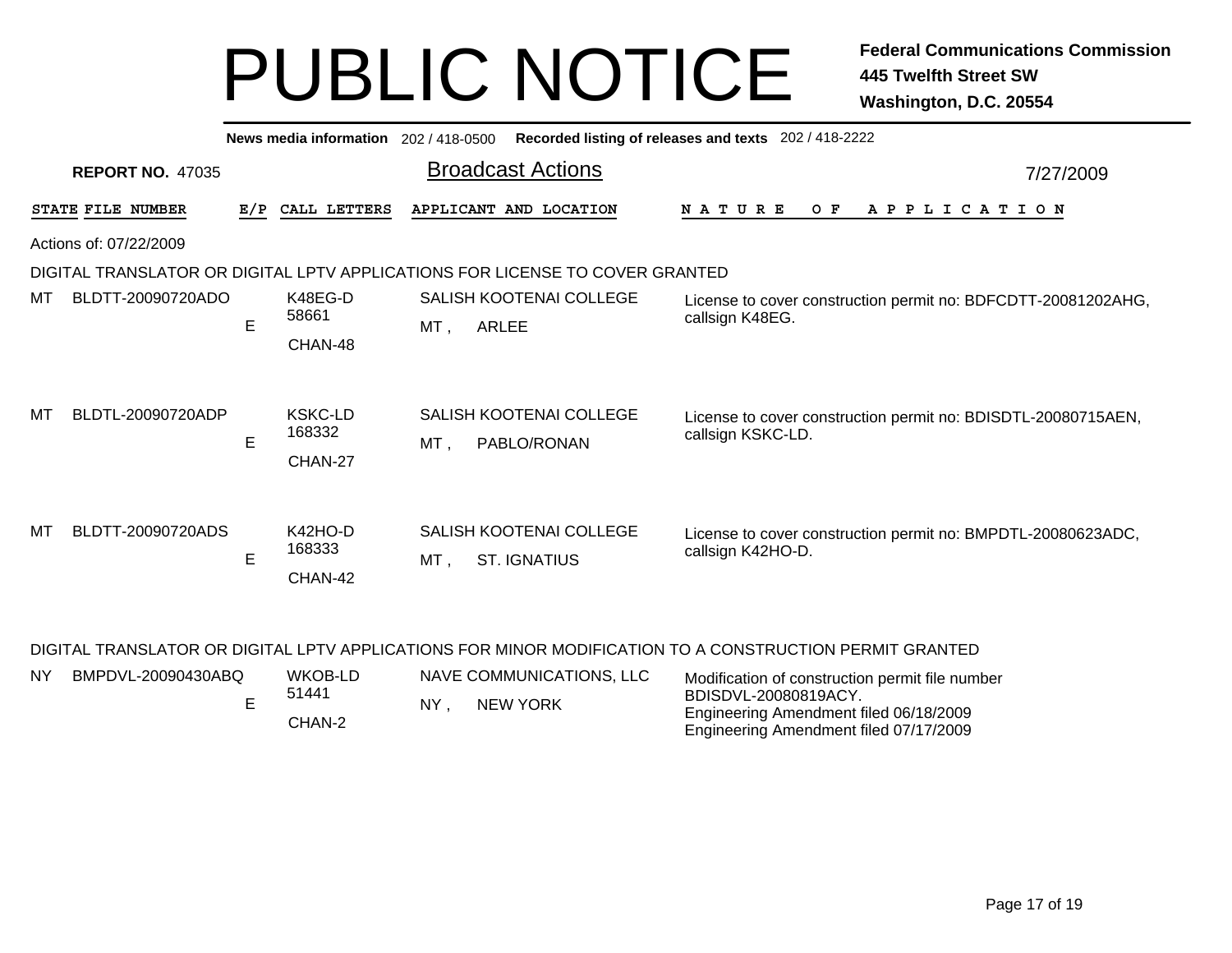|           | News media information 202 / 418-0500 Recorded listing of releases and texts 202 / 418-2222 |    |                             |                                                                                                                                                      |           |  |  |  |  |  |
|-----------|---------------------------------------------------------------------------------------------|----|-----------------------------|------------------------------------------------------------------------------------------------------------------------------------------------------|-----------|--|--|--|--|--|
|           | <b>REPORT NO. 47035</b>                                                                     |    |                             | <b>Broadcast Actions</b>                                                                                                                             | 7/27/2009 |  |  |  |  |  |
|           | STATE FILE NUMBER                                                                           |    | E/P CALL LETTERS            | APPLICANT AND LOCATION<br>N A T U R E<br>O F<br>A P P L I C A T I O N                                                                                |           |  |  |  |  |  |
|           | Actions of: 07/22/2009                                                                      |    |                             |                                                                                                                                                      |           |  |  |  |  |  |
|           |                                                                                             |    |                             | DIGITAL TRANSLATOR OR DIGITAL LPTV APPLICATIONS FOR MINOR MODIFICATION TO A CONSTRUCTION PERMIT GRANTED                                              |           |  |  |  |  |  |
| <b>NV</b> | BMPDTV-20090526ABF                                                                          | E. | K13NR-D<br>72229            | WHITE PINE TELEVISION<br>Modification of construction permit file number<br><b>DISTRICT #1</b><br>BDFCDTV-20080303AAX.                               |           |  |  |  |  |  |
|           |                                                                                             |    | CHAN-13                     | ELY, ETC.<br>NV,                                                                                                                                     |           |  |  |  |  |  |
| <b>NV</b> | BMPDTV-20090526ABG                                                                          |    | K07DU-D<br>72233            | WHITE PINE TELEVISION<br>Modification of construction permit file number<br><b>DISTRICT #1</b><br>BDFCDTV-20080303AAW.                               |           |  |  |  |  |  |
|           |                                                                                             | E  | CHAN-7                      | MURRAY CANYON, ETC.<br>NV,                                                                                                                           |           |  |  |  |  |  |
| <b>NV</b> | BMPDTV-20090526ABH                                                                          | E  | K09EA-D 72250<br>CHAN-9     | WHITE PINE TELEVISION<br>Modification of construction permit file number<br><b>DISTRICT #1</b><br>BDFCDTV-20080303AAV.<br>MURRAY CANYON, ETC.<br>NV, |           |  |  |  |  |  |
| <b>NV</b> | BMPDTV-20090526ABI                                                                          | E  | K11EE-D 72248<br>CHAN-11    | WHITE PINE TELEVISION<br>Modification of construction permit file number<br><b>DISTRICT#1</b><br>BDFCDTV-20080303AAU.<br>NV,<br><b>MURRAY CANYON</b> |           |  |  |  |  |  |
| <b>NV</b> | BMPDTT-20090526ABJ                                                                          | E  | K49AM-D<br>72227<br>CHAN-49 | WHITE PINE TELEVISION<br>Modification of construction permit file number<br><b>DISTRICT #1</b><br>BDFCDTT-20080303AAT.<br>LUND/PRESTON<br>NV,        |           |  |  |  |  |  |